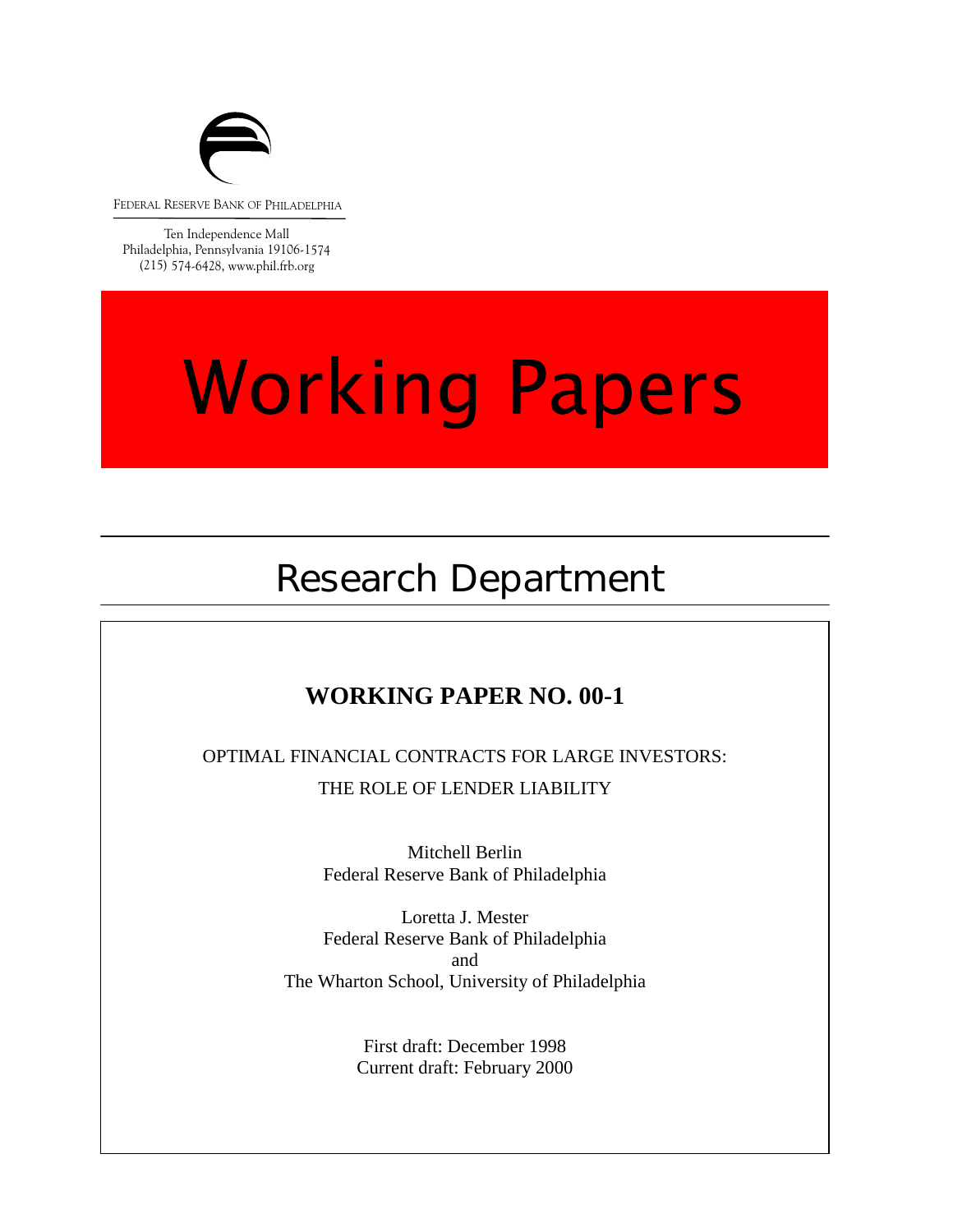#### **WORKING PAPER NO. 00-1**

#### **OPTIMAL FINANCIAL CONTRACTS FOR LARGE INVESTORS: THE ROLE OF LENDER LIABILITY**

**Mitchell Berlin Federal Reserve Bank of Philadelphia**

**Loretta J. Mester Federal Reserve Bank of Philadelphia and The Wharton School, University of Pennsylvania**

#### **First draft: December 1998 Current draft: February 2000**

We are grateful to Bill Allen, Bill Emmons, Stan Longhofer, Jonathan Macey, Leonard Nakamura, Randall Picker, David Skeel, Oved Yosha, seminar participants at New York University, Temple University, the Philadelphia Fed, and Washington University, and conference participants at the Journal of Financial Intermediation/Olin Foundation Conference on Law and Finance, the 1999 Federal Reserve System Conference on Financial Structure and Regulation, and the AFA 2000 meetings for helpful discussions and comments. This paper supersedes our earlier Working Paper, "Financial Contracts and the Legal Treatment of Informed Investors," WP No. 99-8.

Mailing address: Research Department, Federal Reserve Bank of Philadelphia, Ten Independence Mall, Philadelphia, PA 19106-1574. Fax: (215) 574-4364. Phone and email: For Berlin: (215) 574-3822, Mitchell.Berlin@PHIL.frb.org; For Mester: (215) 574-3807, Loretta.Mester@PHIL.frb.org

The views expressed in this paper do not necessarily represent those of the Federal Reserve Bank of Philadelphia or the Federal Reserve System.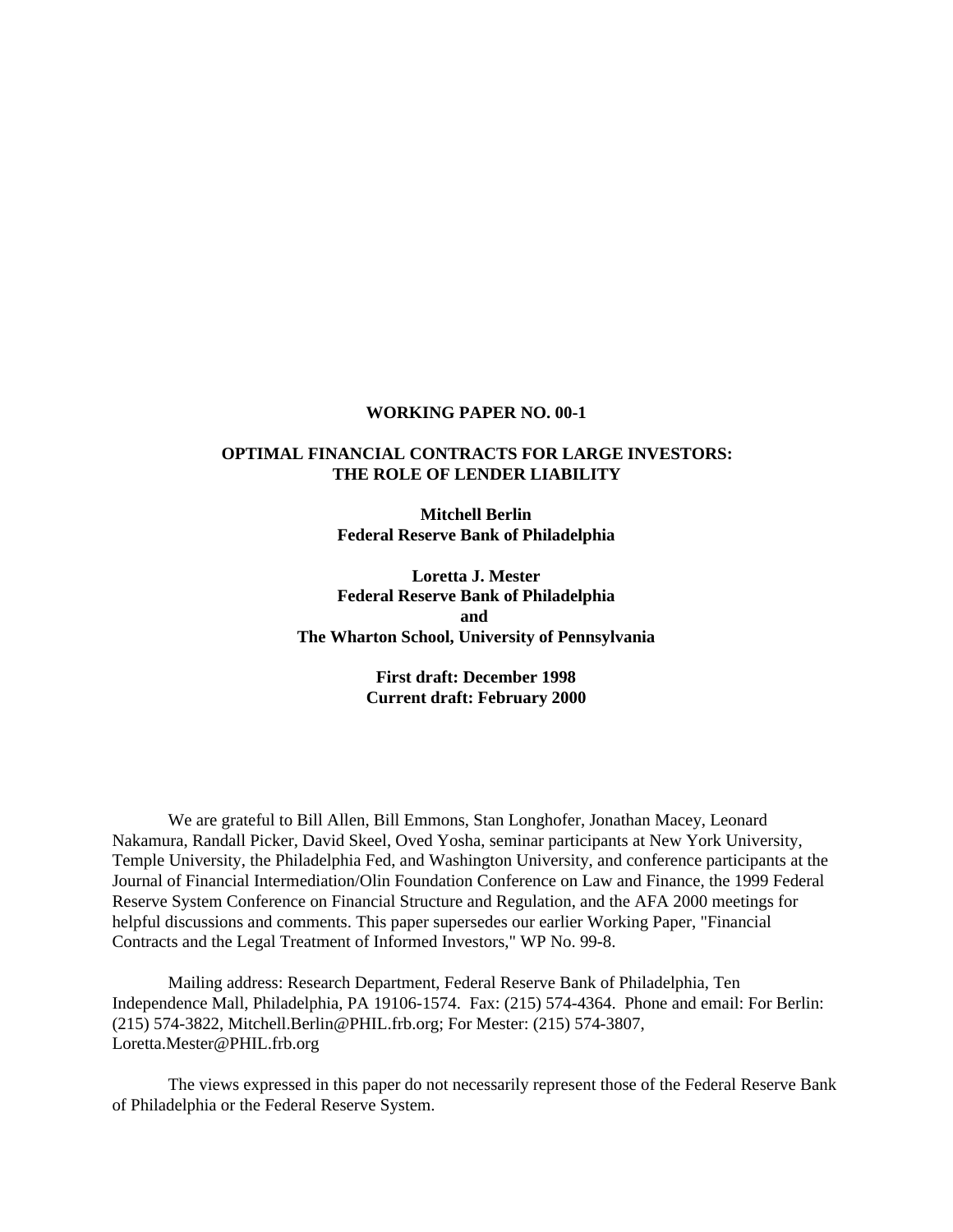#### **OPTIMAL FINANCIAL CONTRACTS FOR LARGE INVESTORS: THE ROLE OF LENDER LIABILITY**

#### **Abstract**

Our paper explores the optimal financial contract for a large investor with potential control over a firm's investment decisions. We show that an optimally designed menu of claims for a large investor will include features resembling a U.S. version of lender liability doctrine, equitable subordination. This doctrine permits a firm's claimants to seek to subordinate a controlling investor's financial claim in bankruptcy court, but only under well-specified conditions. Specifically, we show that this doctrine allows a firm to strike an efficient balance between two concerns: (i) inducing the large investor to monitor, and (ii) limiting the influence costs that arise when claimants can challenge existing contracts in bankruptcy court.

Our paper also provides a partial rationale for a financial system in which powerful creditors do not generally hold blended debt and equity claims.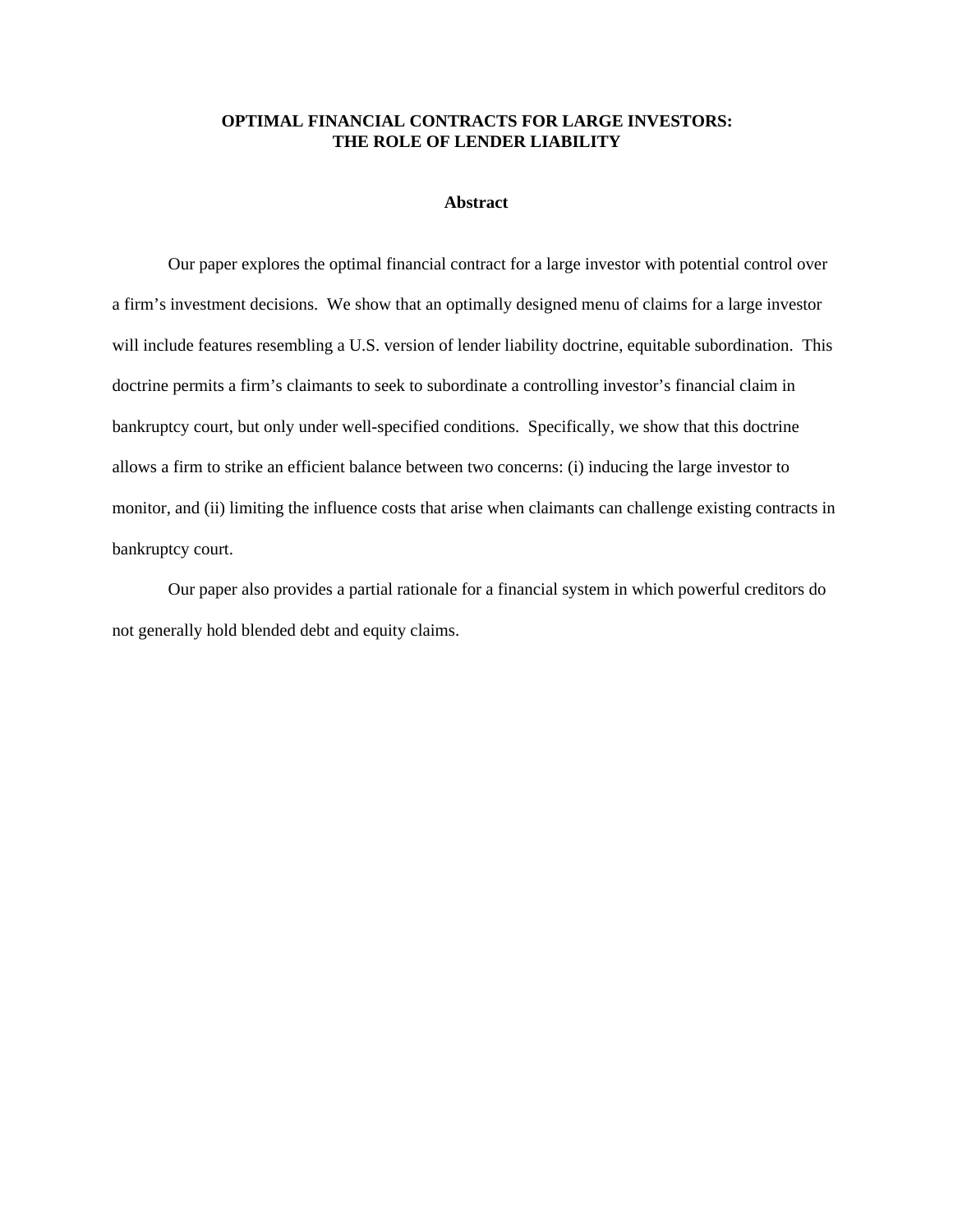#### **OPTIMAL FINANCIAL CONTRACTS FOR LARGE INVESTORS: THE ROLE OF LENDER LIABILITY**

#### **1. Introduction**

In the United States, institutional investors have increasingly replaced individual investors as the main conduit for channeling funds to firms, and according to recent research by La Porta, et.al. (1999), large investors with significant stakes in firms are the norm rather than the exception throughout the world. Especially in light of pervasive regulations limiting the types of financial claims that large investors may hold, it is natural to ask about the optimal structure of the financial claim for an investor with potentially significant influence over the firm. This is the focus of our paper.

In particular, we examine the role of lender liability<sup>1</sup> and focus on a U.S. variant of lender liability, *equitable subordination*, a legal doctrine that permits a firm's claimants, such as bondholders, trade creditors, or even stockholders, to petition the bankruptcy court to subordinate a controlling investor's financial claim.<sup>2</sup> Following the security design approach, we ask whether equitable subordination might arise as part of an optimal contracting scheme, and we find that an optimally designed menu of claims for a powerful investor will, indeed, include features that resemble equitable subordination. An essential feature of the doctrine is that it assigns different standards of liability to different types of financial claims, with the standard of liability determined by the type of control

<sup>&</sup>lt;sup>1</sup>We use the term "lender liability" to address a creditor's potential fiduciary responsibilities to the borrower's other claimants. We do not address a creditor's legal liability for tort claims against its borrower, for example, whether a bank that takes land as collateral should be responsible to clean up buried toxic wastes.

<sup>&</sup>lt;sup>2</sup>One benefit of our focus on U.S. lender liability doctrine is that there is a large body of case law and legal discussion that helps to discuss the law as it is practiced; thus, we feel confident that we are not examining a law that exists only on the books. Despite our focus on U.S. legal doctrine, we believe our model has more general application. According to Westbrook, "Far more often, the other country's law does address the problem, but under a different name, with a different focus, and perhaps a different 'title' of its statutes...[V]irtually every developed country has rules protecting against abuses by corporate insiders, even if they are part of corporate (company) law rather than insolvency law and even if they are not called 'equitable subordination.' That these doctrines are not found in insolvency law hardly means that they are not equivalent." p. 17 (footnote 61).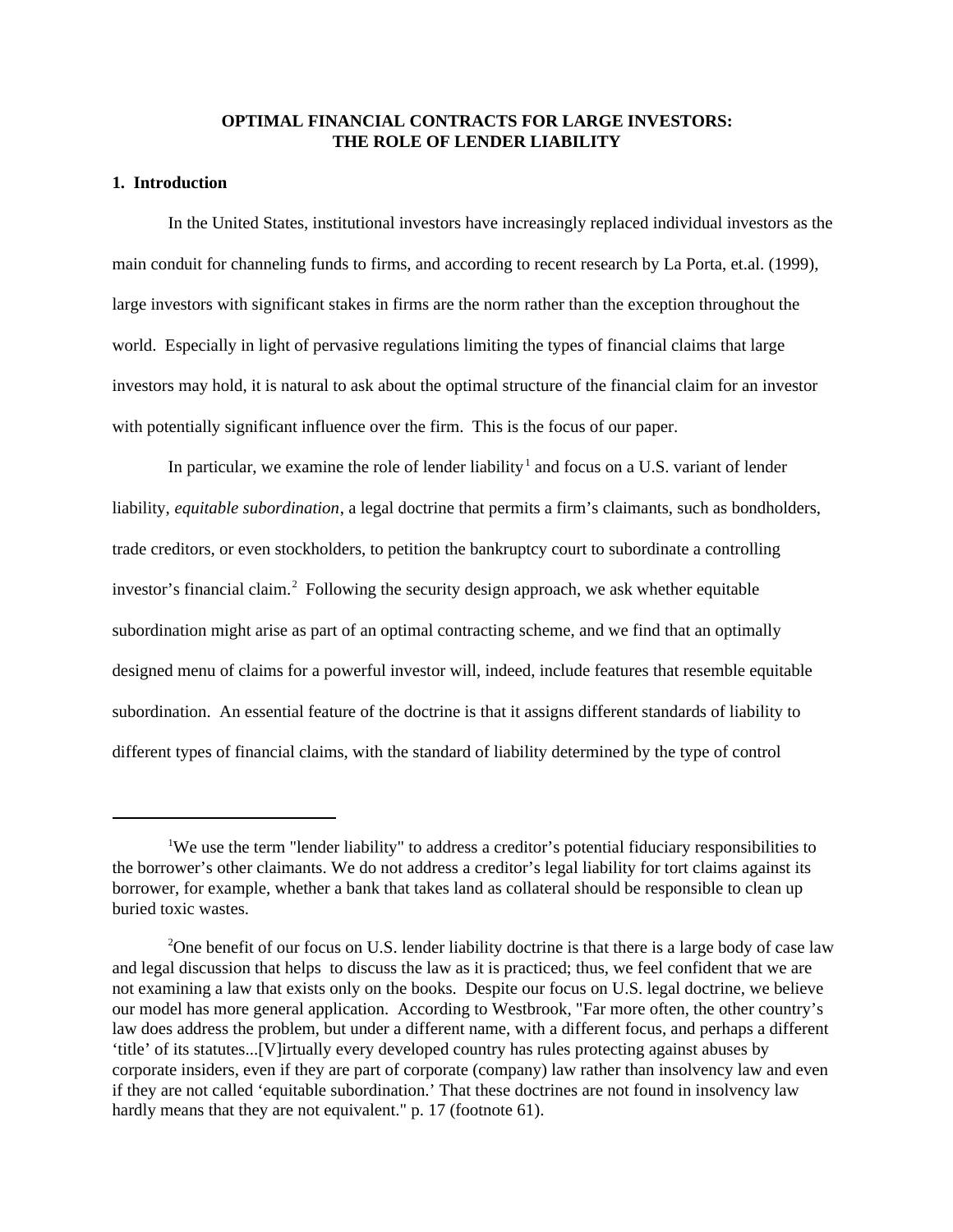associated with the claim. Thus, the firm can make an efficient choice of its influential investor's standard of liability along with other features of the investor's claim.

Our model is simple. There are two types of contracts: rule-driven contracts and discretionary contracts.<sup>3</sup> Rule-driven contracts (imperfectly) limit the powerful investor's discretion to choose among actions that affect the likelihood that the firm will face liquidation. Discretionary contracts explicitly allow the investor to choose any action, unconstrained by contract.

Equitable subordination is a mechanism that permits the firm to choose between two distinct legal rules, one for discretionary contracts and one for rule-driven contracts. The optimal legal rule for discretionary contracts maximizes the influential investor's incentive to monitor by making the investor's payoff in liquidation *state-contingent,* penalizing the investor by subordinating his claim when his actions lead to an inefficient liquidation. In our model, only a costly court investigation can enforce state-contingent payoffs, and these costs must be weighed against the efficiency gains from greater monitoring. At the outset, we emphasize that the costly court investigation is a simple modeling device that represents a wider class of influence costs that arise if claimants are permitted to challenge existing contracts whenever things turn out poorly.

The optimal legal regime for rule-driven contracts concedes that ex post inefficient outcomes are an inevitable feature of inflexible rules, and the optimal rule-driven contracts are *noncontingent*, without the need for costly investigations. To the informed investor with a rule-driven contract, the doctrine of equitable subordination, in effect, provides a safe harbor against subsequent claims by other investors who may have been harmed by actions that led to liquidation. This preserves the firm's and investor's ability to agree to rule-driven financial contracts in the first place.

Our paper makes two main contributions to the literature on optimal security design and

 $\mathcal{L}$ 

<sup>&</sup>lt;sup>3</sup>Williamson (1988) distinguishes between debt and equity as two different corporate governance mechanisms, one rule-driven and one discretionary.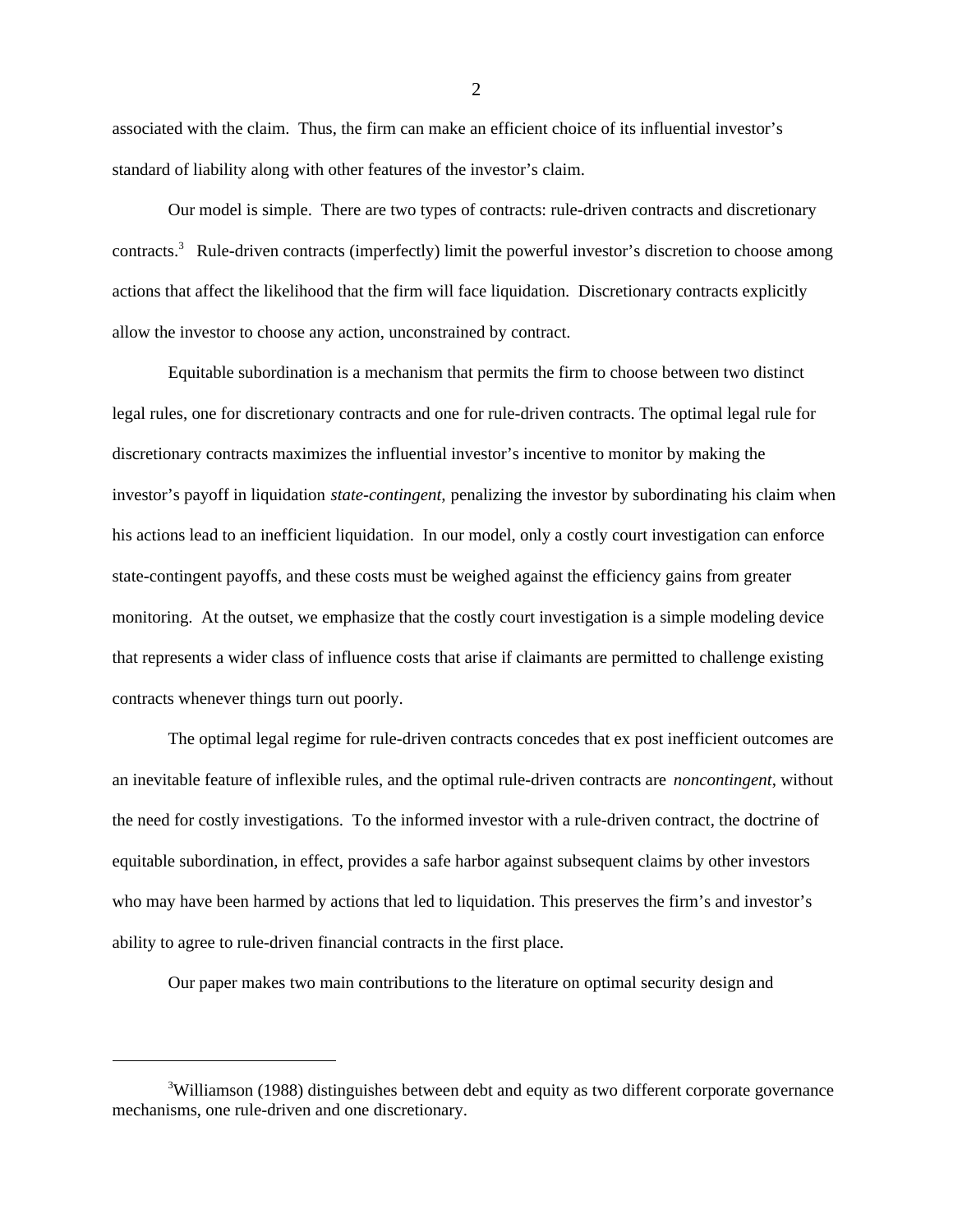financial system architecture.<sup>4</sup> For the most part, the literature on security design assumes that control of economic assets or decisions is assigned in a straightforward way by contracts—through voting rights or through other contractual clauses such as covenants.<sup>5</sup> Our model introduces the possibility that different types of contractual control may be viewed very differently by the legal system. Indeed, some forms of influence that would clearly be viewed as economic control by theoretical models are not defined as control at all by the legal system. We argue that this legal distinction between different types of control expands the menu of contractual instruments in an efficient way and increases agents' ability to make commitments.

Our model also provides a partial rationale for a legal system that promotes *specialization* in the holding of debt claims by powerful creditors, as well as one in which creditors are reluctant to take an active management role in distressed firms.<sup>6</sup> Holding a blended debt-equity claim or intervening closely in the management of a distressed firm places a creditor in a grey area of the law, in which there is no

<sup>&</sup>lt;sup>4</sup>Allen and Winton (1995) and Shleifer and Vishny (1997) survey the security design literature and Thakor (1996) and Allen and Gale (2000) survey the system architecture literature. In part, our paper belongs in one branch of the literature that treats the bankruptcy mechanism as an object of security design. Other papers in this literature include Harris and Raviv (1995), Kalay and Zender (1997), Berkovitch, Israel, and Zender (1998), Berkovitch and Israel (1999), and Cornelli and Felli (1998).

<sup>&</sup>lt;sup>5</sup>Aghion and Tirole (1997) draw a distinction between formal control, which is assigned by contract, and actual control, which requires adequate information to make a decision (as well as the contractual right to do so). This distinction is also employed by Burkhart, Gromb, and Panunzi (1997) in their discussion of the design of equity contracts to allocate control between managers and investors.

<sup>&</sup>lt;sup>6</sup> Fear of equitable subordination is widely believed to be an important reason banks in the U.S. are wary of taking an active management role in their borrowing firms, especially firms in distress. See, for example, Roe (1994), p.194. Indeed, practitioner discussions often include lists of dos and don'ts for bankers with loans outstanding to firms in financial difficulty, with an eye to avoiding subsequent claims for subordination of the bank's claim. See for example Bauch (1987), Johnson and Gaffney (1990), and Watson (1980). James (1995) documents that banks are unwilling to take equity positions in distressed firms—even when legally permitted to do so—particularly when the bank's claim is secured and there are other public bondholders. Kroszner and Strahan (1999) provide evidence that concerns about lender liability make banks less willing to sit on the boards of directors of borrowing firms in the U.S.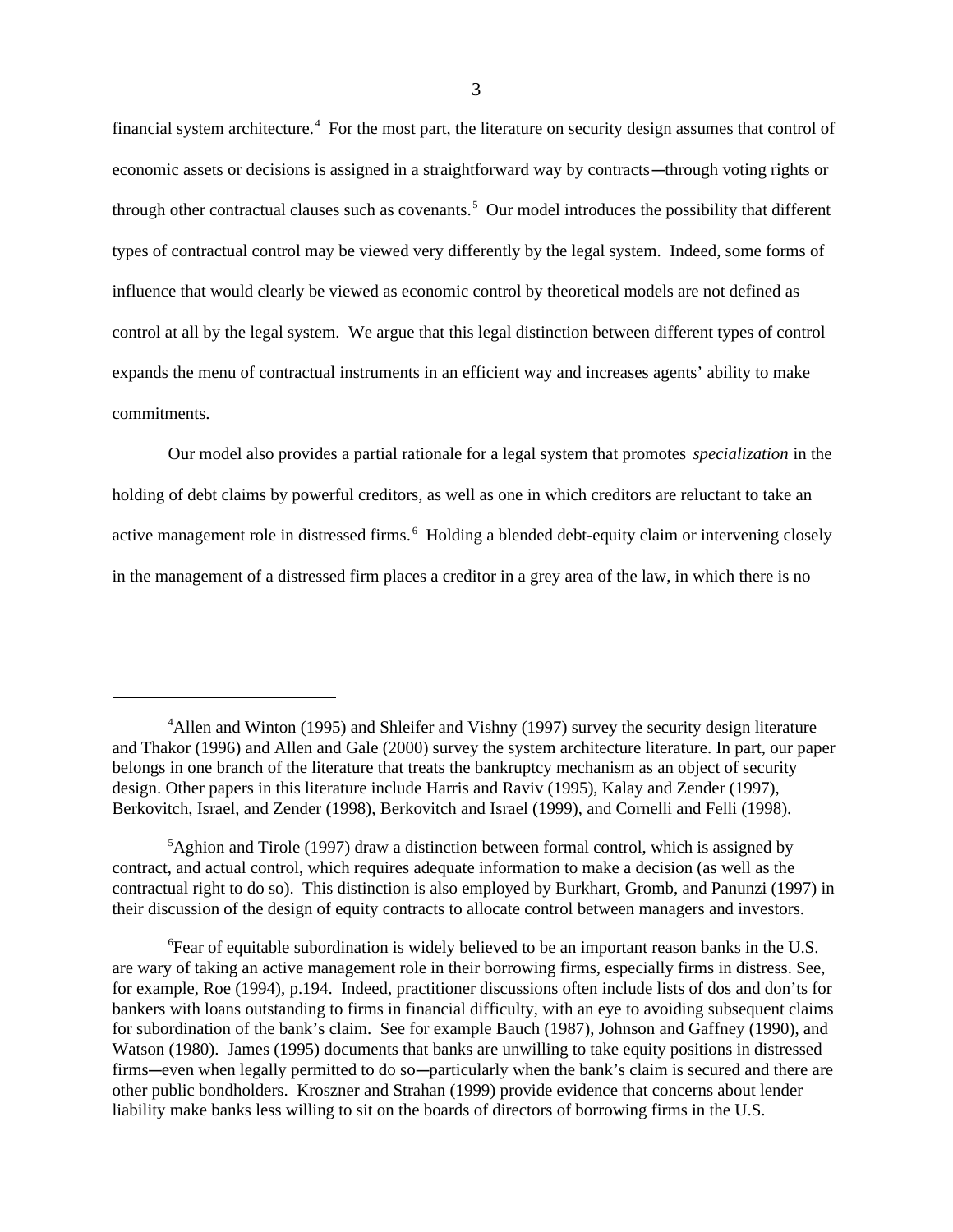truly safe harbor from fiduciary responsibilities.<sup>7</sup> This rationale complements previous work by Berglof and von Thadden (1994) and Dewatripont and Tirole (1994), who explain specialization by creditors as a mechanism for imposing hard budget constraints on management, and Berlin, John, and Saunders (1996), who view a specialized lender (with a pure debt claim) as best equipped to promote coordination among the claimants of a distressed firm.

Our paper proceeds as follows. In Section 2, we provide some background on the doctrine of equitable subordination. In Section 3 we describe the model, and in Section 4 we derive the optimal menu of contracts. Section 5 contains our main results, showing the correspondence between the contractual governance structure (discretionary versus rule-driven) and the legal structure (statecontingent versus noncontingent payoffs in bankruptcy). In Section 6, we conclude and discuss directions for future research.

#### **2. Equitable Subordination**

Equitable subordination—a doctrine first formally enunciated in the late 1930s—permits the court to subordinate the claims of corporate insiders to those of other claimants in bankruptcy proceedings.<sup>8</sup> The key problems for the courts have been to define: (i) those conditions in which an investor may be

<sup>&</sup>lt;sup>7</sup>As stated by Chaitman (1984): "When a bank exposes itself to a finding that it improperly exercised control over a borrower corporation, it risks the subordination of its *entire* claim against the borrower. Factual determinations as to the dollar extent of injury to creditors caused by an overreaching bank are difficult, time-consuming, expensive, and probably speculative at best. Hence, when faced with a scenario of serious impropriety, a bankruptcy court is likely to react by subordinating the bank's entire claim." (emphasis added).

<sup>8</sup> The original cases are *Taylor v. Standard Gas & Electric Co., 306 U.S. 307 (1939)* and *Pepper v. Litton, 308 U.S. 295, 310 (1939)*. The principle is codified in Section 510(c) of the Bankruptcy Code, but the code is intentionally vague about when courts should apply the doctrine, leaving the resolution of this question to the evolution of case law. Here, we don't attempt to give a full account of the history of equitable subordination, but, instead, we distill its main elements for modeling purposes. While we believe that our account gives a fair picture of the consensus view, we don't do justice to the differences of interpretation and emphasis to be found in judicial decisions and in the legal literature. Useful references about equitable subordination and lender liability include Watson (1980), Chaitman (1984), DeNatale and Abram (1985), Fischel (1989), Dickens (1987), Karg (1991), French (1995), and Koh (1998).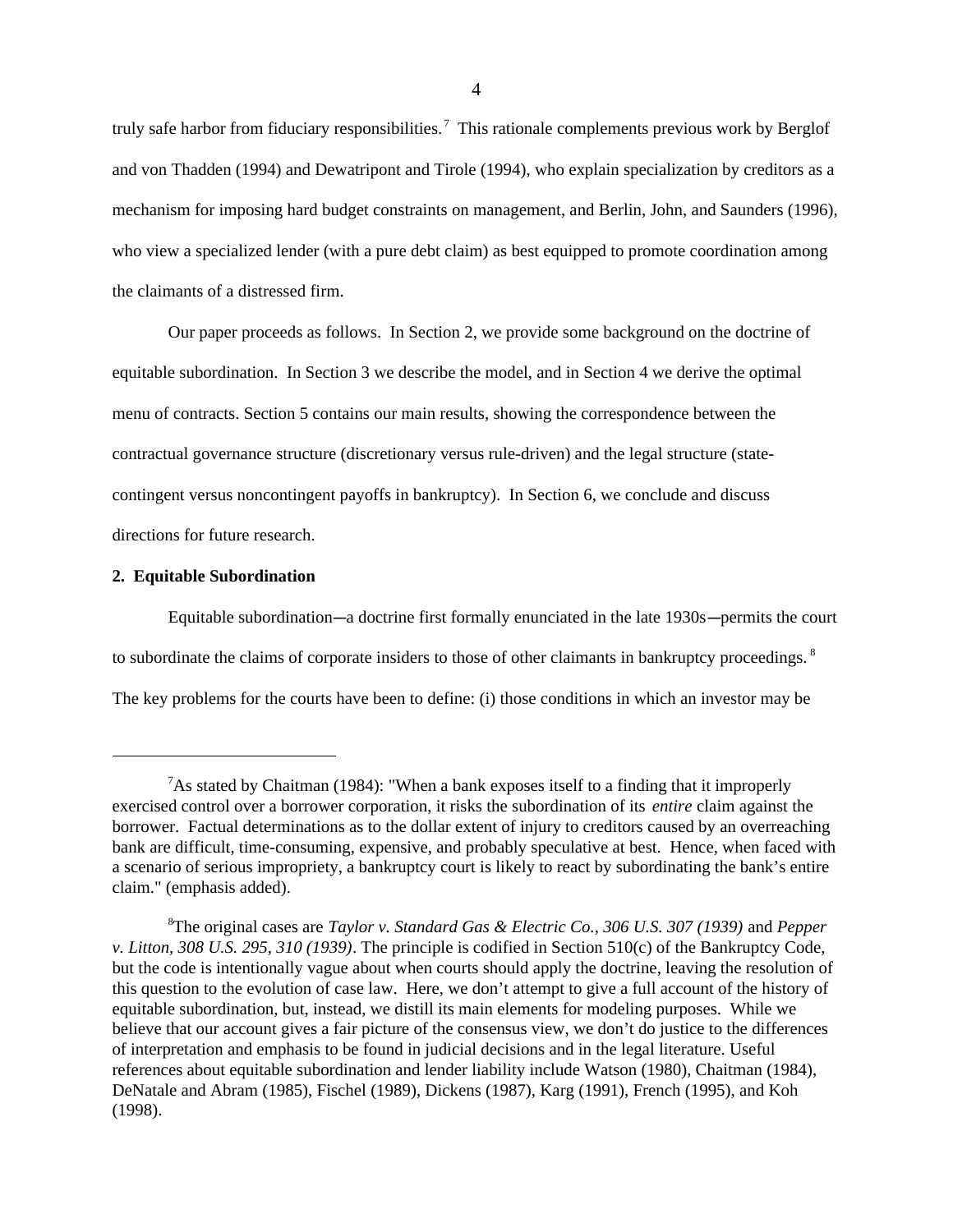held responsible for harm to other claimants, and (ii) the types of actions that would justify subordination.

*Insiders*, such as directors, managers, and dominant shareholders, have traditionally been held to a fiduciary standard, but powerful nonmanagement creditors have not traditionally been held to have a strict fiduciary relationship to other firm claimants.<sup>9</sup>

An investor who "controls" the firm *may* be held responsible for harm to other claimants, although the prerequisites for being viewed as a controlling investor have evolved with the case law. Other than being an insider, there is no single characteristic sufficient to identify an investor as a controlling investor. Instead, courts typically look for multiple indicators of control.<sup>10</sup> However, the courts have consistently held that a creditor exercising its *contractual* rights—including "sharp practices" that place the creditor's interests before those of other claimants—will *not* be viewed as a controlling investor, so long as the contractual agreement flows from an "arm's length" relationship. <sup>11</sup> In this sense, the loan contract provides a safe harbor against any claim for equitable subordination, as long as the creditor's actions can be seen as straightforward attempts to enforce contractual clauses.

 $11$  "[The Bankruptcy] Code nowhere says that a creditor may not protect his investment in accordance with the security and loan agreements." (*In re Clark Pipe & Supply Co. Inc., 893 F.2d 693 (5th Cir. 1990)*). In this influential case the court reversed its original ruling; we refer to the two opinions as *In re Clark I and II*.

5

<sup>&</sup>lt;sup>9</sup>"A premise underlying commercial transactions between banks and their borrowers is that a creditor owes no special duty to its debtor. Moreover, one creditor owes the other creditors of the debtor no fiduciary or contractual duty. When the relationship is solely that of creditor-debtor, and the trustee or other creditor challenges the claim of a nonmanagement creditor, the party must prove substantial inequitable conduct." (Dickens, 1987).

<sup>&</sup>lt;sup>10</sup>See Karg (1991, pp. 450-451): "Among the more weighty factors indicating control are: rights to a controlling interest in the debtor's stock, coupled with a use of those rights to coerce the debtor into acting to the detriment of other creditors; actual ownership of a controlling interest in the debtor's stock; a merger of identity between debtor and creditor; unreasonable, arbitrary, and unwarranted exercise of control; joint control of the debtor's bank accounts requiring the creditor's signature for all substantial checks; placing employees of the creditor as directors and officers of the debtor; participation of the creditor's employees in the day to day operation of the debtor; loan agreements with provisions that are not within industry standard and provide the creditor with control exceeding the industry norm; and coercing the debtor into executing security agreements after it becomes insolvent."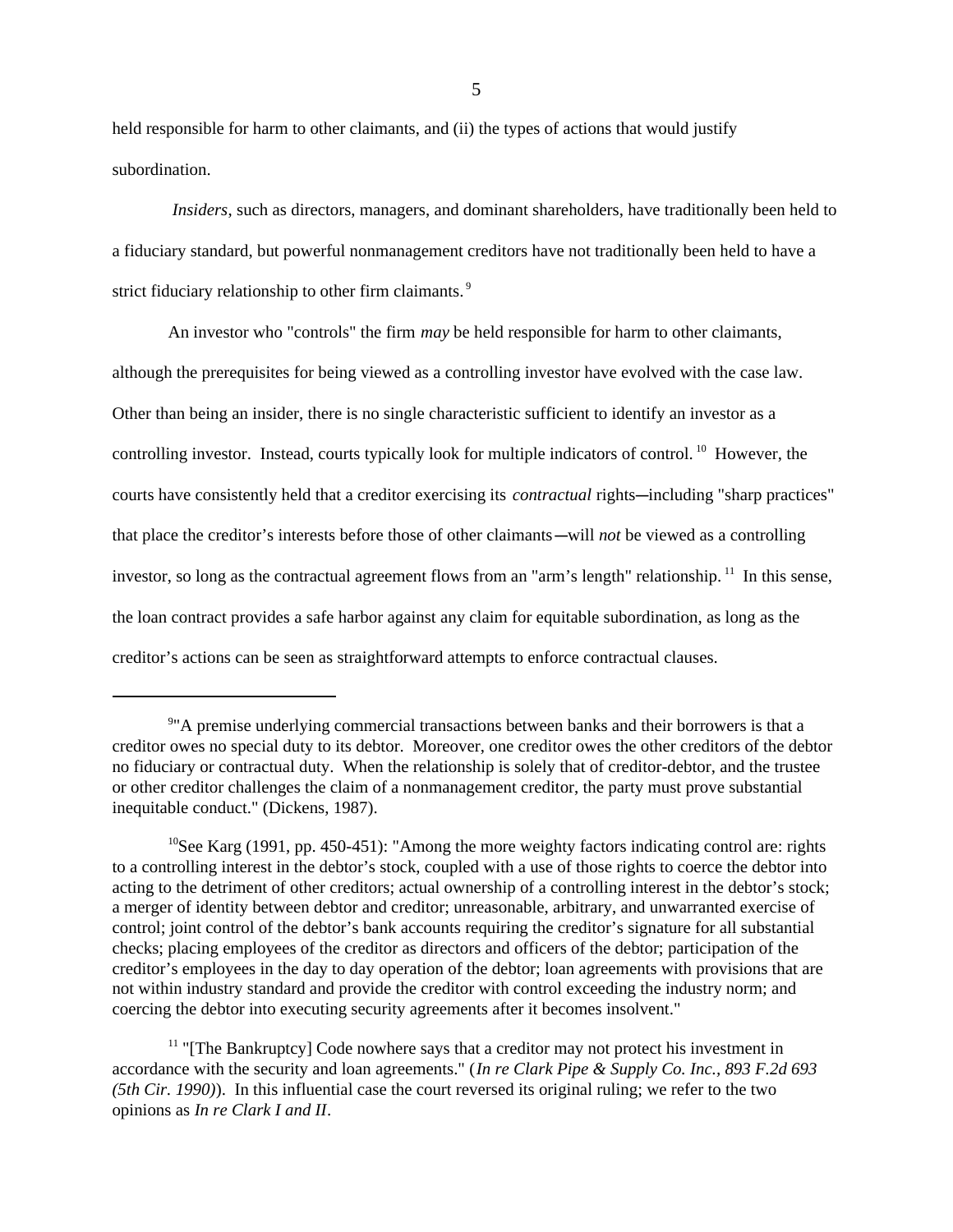For example, a firm may have contractually agreed to pay its bank directly from the liquidation of receivables, according to some fixed percentage. The bank may be fully aware of its borrower's impending failure, yet continue to press the firm to liquidate receivables to cover its own claim without fear of being viewed in control and possibly having its claim subordinated, even if the bank is aware its actions will harm the firm's other creditors. Similarly, a bank can refuse to renew a loan commitment without fear of subordination. Thus, it doesn't matter that the bank has gained substantial influence over the firm.<sup>12</sup> The bank may have intimate knowledge of the firm's affairs, and indeed, the firm may have no alternative source of funds at any reasonable cost, both of which give the bank tremendous influence over the firm. Instead, the courts have reasoned that the bank's right to refuse further funds at maturity is a *predictable* part of a contractual relationship into which the firm and the bank entered as equals.<sup>13</sup>

This doesn't mean, however, that the courts have granted creditors blanket immunity from being viewed as a controlling investor. Much of the case law concerns instances in which the creditor used its power to press the borrower to take actions to improve the creditor's own position at others' expense, but not in strict pursuance of explicit contractual rights. Continuing the example above, the bank might use its influence to insist that the firm make *all* payments to the bank and withhold payments to other creditors as long as possible. In cases such as these, the courts have looked to the details of the relationship between the creditor and the borrower to determine whether the creditor's influence should be viewed as control.

For a contractual agreement to provide a creditor with a safe harbor from equitable

6

 $12$  "...there is generally no objection to a creditor using his bargaining position, including his ability to refuse to make further loans needed by the debtor, to improve the status of his existing claims." From the second circuit court's opinion *In re WT Grant Co*., 699 F.2d 599 (2nd Cir. 1983). Also, see the cases cited in Koh (1998, footnote 56).

 $<sup>13</sup>$  "[There was] no evidence that the loan documents were negotiated at anything other than</sup> arm's length or that they are atypical of loan documents used in similar asset-based financings." ( *In re Clark, II*). Also see Judge Easterbrook's influential opinion in *Kham and Nate's Shoes No.2 v First Bank,* 908 F.2d 1351 (7th Cir. 1990).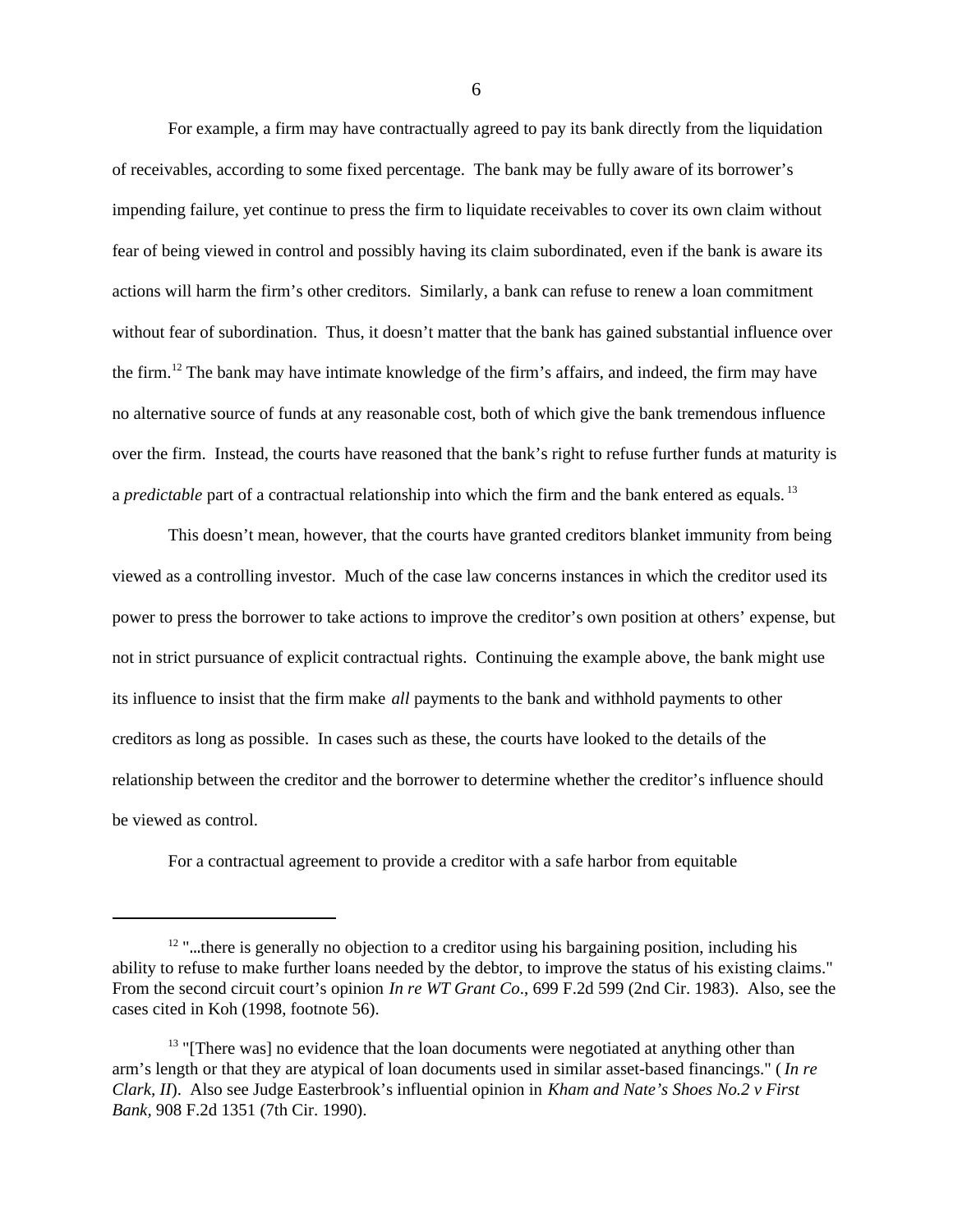subordination, the courts have required the agreement to have been made at arm's length. Among the factors used to define an arm's length relationship in concrete terms, two appear particularly weighty. The first is whether the firm was solvent at the time the contract was negotiated; if not, the court is less likely to view the contract as an arm's length transaction.<sup>14</sup> A second factor taken into account by the courts is whether the terms of the contract are consistent with prevailing business practice (see footnote 12). A finding that a renegotiated contract with an insolvent borrower gave the investor unusual rights of intervention in exchange for waiving contractual clauses negotiated earlier would predispose the court to view the investor as a controlling agent.

 If the court establishes that a creditor is a controlling investor, a second hurdle must be passed before a claim for subordination of the creditor's claim can be effective. The action itself must be inequitable. This has two components: (i) the action undertaken must actually harm another creditor; (ii) the action of the investor must constitute "egregious conduct." 15 Actions that would normally be undertaken by a creditor protecting its own security interest are not inequitable, even if the creditor's influence increases its own payoff at the expense of other creditors.

<sup>&</sup>lt;sup>14"</sup>Authority on equitable subordination has found undercapitalization to be evidence of inequitable conduct." (Long ,1993, p. 99). See, for example, *In re Clark Pipe, I and II* and *In re Multiponics,* 622 F.2d 709,717 (5th Cir.1980). Discussing *In re Multiponics*, Watson writes, "The test used in the Fifth Circuit is that a corporation is undercapitalized if 'reasonably prudent men with [a] general business background would deem the company undercapitalized.' Application of this test is facilitated by a two-part inquiry that asks what a skilled financial analyst would consider adequate capitalization under the attendant circumstances and whether the corporation could have obtained comparable loans from informed outside sources." (p. 631).

<sup>&</sup>lt;sup>15</sup> Long (1993, p. 106) cites two types of inequitable conduct that have given rise to the subordination of nonmanagement creditors' claims: (i) misconduct or misrepresentation by a claimant upon which others relied to their damage; (ii) mismanagement of the bankrupt by the claimant to the detriment of other creditors.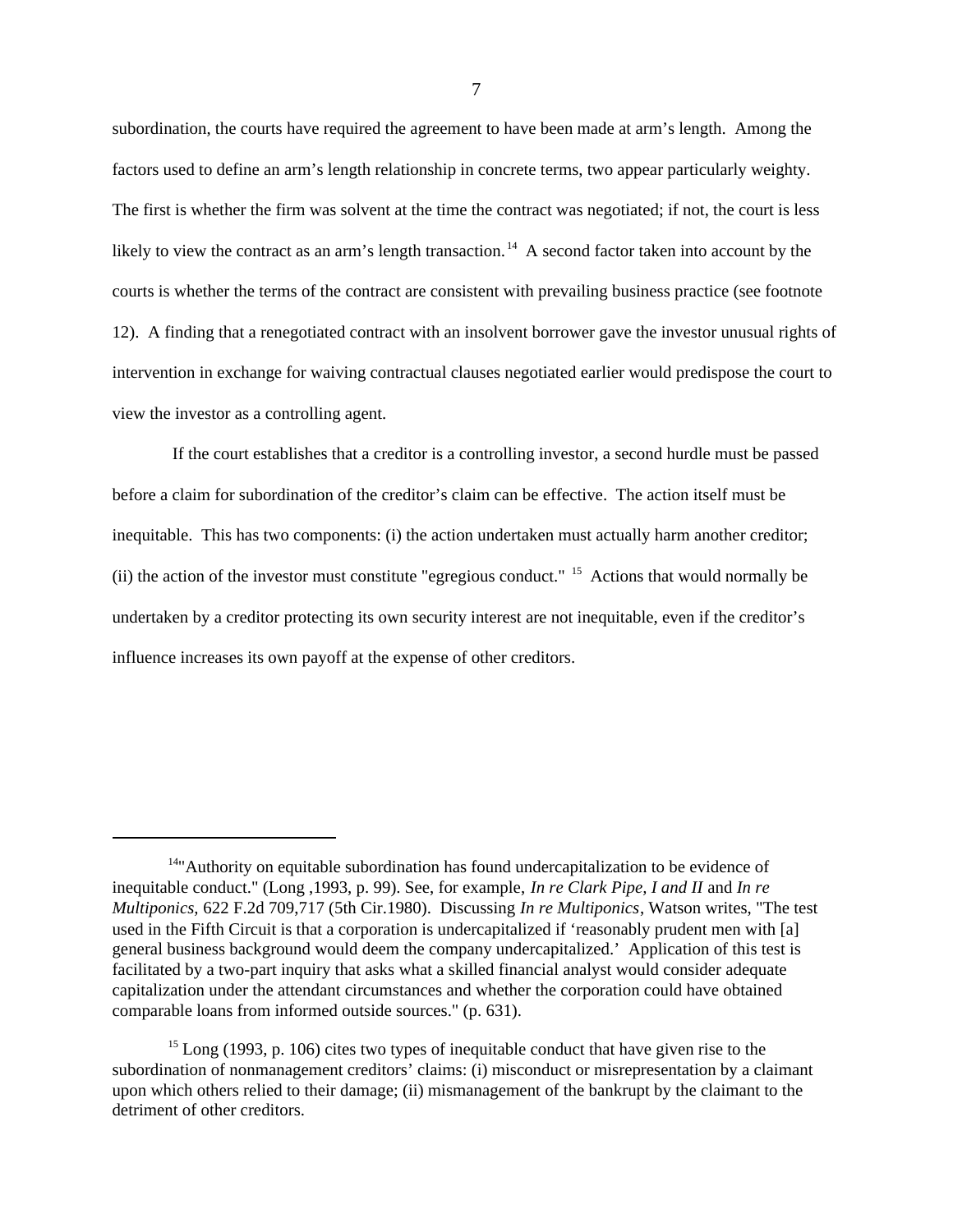#### <span id="page-10-0"></span>**3. The Model**

#### **3.1 Agents**

There are two risk neutral agents, one passive *claimholder*, F, and one dominant *investor*, I. The claimholder represents a range of claimants—trade creditors, customers, and perhaps even small stockholders—who have no direct control over the firm's investment decisions and who are unlikely to be well informed about the firm's affairs. The investor has the power to make all production decisions except where constrained by contract. For example, this investor might be a financially distressed firm's bank (or a coalition of the firm's managers and its bank). <sup>16</sup>

The timing of the model is presented in [Figure 1.](#page-27-0)

#### **3.2 Production and monitoring**

At the beginning of the period, the two agents provide total funds of \$1. Without loss of generality, assume that all funds come from the investor, whose opportunity cost of funds is  $\rho$ . The expected gross payoff depends both on the state of the world,  $s \in \{a, b\}$ , and an action taken by the investor,  $d \in {\{\alpha, \beta\}}$ . For simplicity, each state occurs with equal probability. Once the initial investment is made—but before any investment decisions are made—the investor can also pay to receive some interim information about the underlying state of the world. But greater accuracy comes at a higher cost, and there are diminishing returns to increasing accuracy.

Formally, the investor bears an initial cost  $c(q) = cq^2/2$  and observes an indicator,  $i \in \{a', b'\},$ where  $p(s = a | i = a') = p(s = b | i = b') = (1 + q)/2$ ; that is, the investor learns the state correctly with

 $16\text{By treating the informed investor as a single agent, we abstract completely from all issues.}$ concerning the division of control between other insiders and the informed investor. In this sense, our model resembles Admati and Pfleiderer's (1994) model of a venture capitalist and contrasts with important contributions that examine optimal contract design in the presence of *contested* control among insider groups, including Aghion and Bolton (1992), Aghion and Tirole (1997), and Burkart, Gromb, and Panunzi (1997). Although our model could apply literally to the design of an optimal claim for a single dominant investor, we view it as an idealization of a situation in which the investor has substantial influence, for example, the case of a firm nearing financial distress with a single banking relationship or a start-up firm guided by venture capitalists.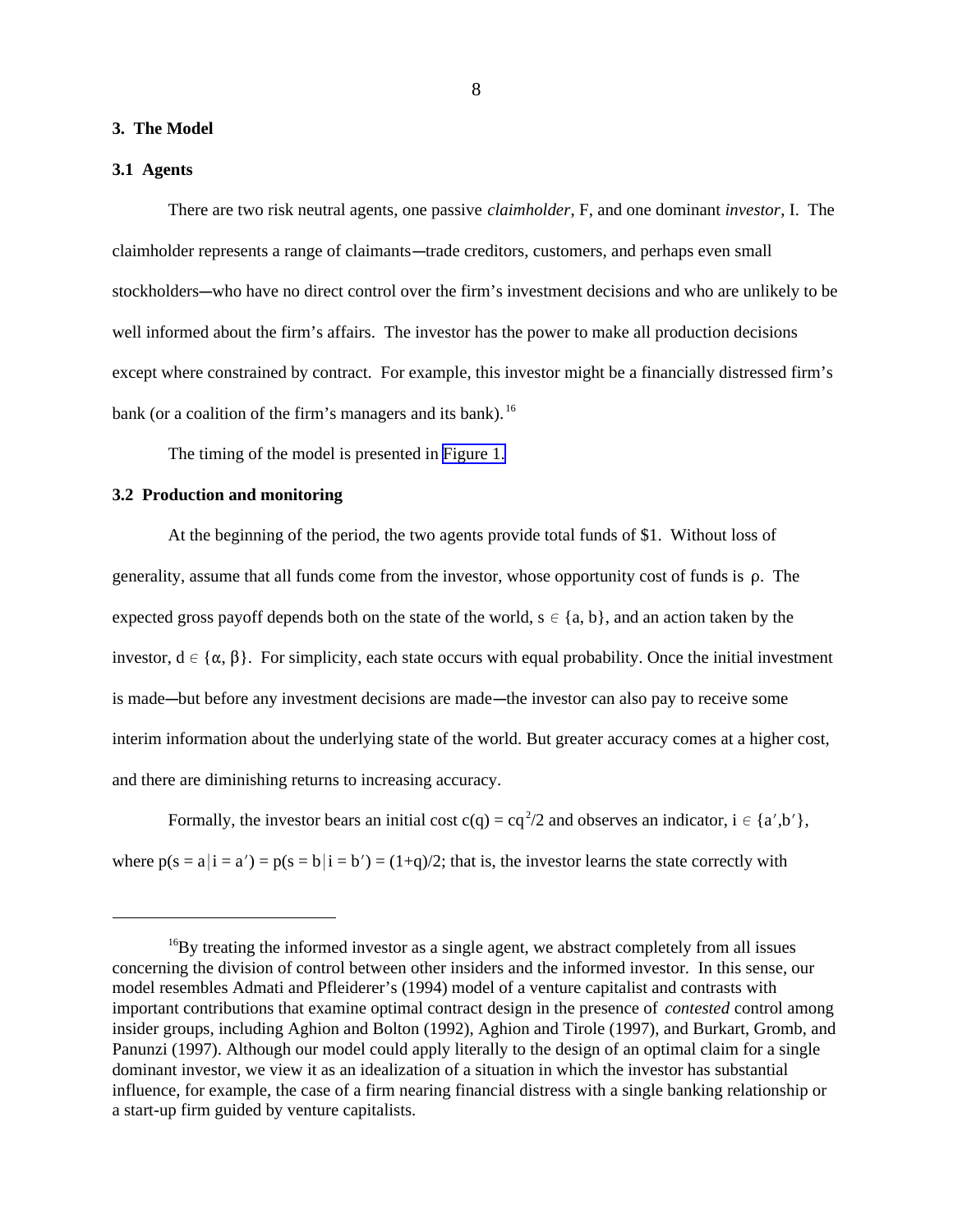probability  $(1+q)/2$  and incorrectly with probability  $(1-q)/2$ . Thus, q measures the accuracy of the indicator, with  $q = 0$  corresponding to a completely uninformative indicator and  $q = 1$  corresponding to a perfectly informative indicator.<sup>17</sup>

After receiving this information, the investor may choose to *continue* the project  $(d = \alpha)$  or the investor may *abandon* the project  $(d = \beta)$ . The firm's expected value is V<sub>s</sub> in state s if the investor chooses to continue and  $L_s$  in state s if the investor chooses to abandon.<sup>18</sup>

What happens when the investor abandons the project? For the most part, our model will treat abandonment as a synonym for liquidating the firm's assets, but we view this as a stylized way of representing a broader class of actions, not all of which automatically lead to actual liquidation. Abandoning the project refers to an action that reduces the value of the firm as an ongoing organization and increases its value as a collection of assets that can be transferred to various claimants. Such actions might include the forced sale of assets or the requirement that the firm postpone investments and hold large hoards of cash or liquid inventories, actions that might be forced upon a firm seeking to satisfy common debt covenants or under the pressure of the debt repayment schedule.

We assume that continuing the project yields a higher expected payoff in state a and that abandoning the project yields a higher expected payoff in state b, that is,

9

<sup>&</sup>lt;sup>17</sup>Our central results carry over to the more general case where c'(q) > 0, c''(q) > 0, and c'''(q) ≥ 0, and where  $p(s = a) = p(i = a') = \theta$ ,  $p(s=a|i=a') = q + (1-q)\theta$ , and  $p(s=b|i=b') = q + (1-q)(1-\theta)$ . In this parameterization, the indicator is a weighted function of a perfectly informative indicator and a completely uninformative indicator; a more accurate indicator has a larger weight on its perfectly informative component.

 $18$ As a technical matter, we assume that the investor's action generates a distribution of returns  $G_s(r|d)$ —with strictly positive density  $g_s(r|d)$ —where r has a support  $[r_0,r_1]$  that is independent of the underlying state. Thus, the expected values if the firm continues or is discontinued are  $V_s = frg_s(r|\alpha)dr$ and  $L_s = \frac{\log_e(r)}{\beta}$  and  $\frac{\log_e(r)}{\beta}$  and  $\frac{\log_e(r)}{\beta}$  final payoffs are drawn from a common support means that no agent could infer either the underlying state or the action chosen directly from observing the project's final payoff. Having said this, our presentation is significantly simplified by focusing on expected payoffs, conditional on the underlying state and the action, rather than on realized payoffs, and with risk neutral agents there is no loss of generality. We use the terms payoffs and payments to refer to expected payoffs and expected payments.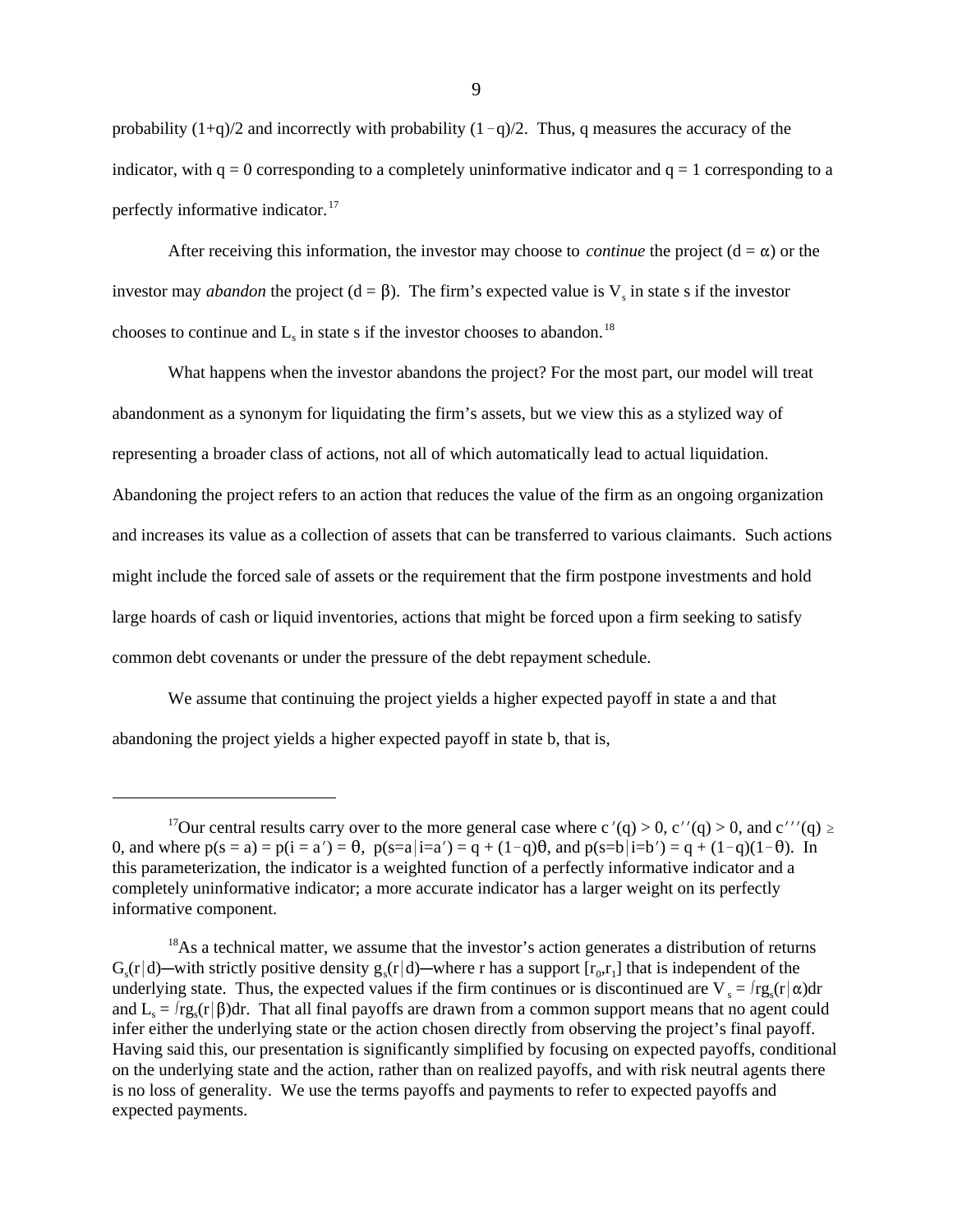#### Assumption 1:  $V_a > L_a$  and  $V_b < L_b$ . (1)

#### **3.3 Information structure**

The *realized* payoff, from which all contractual payments are drawn, is costlessly verifiable and, thus, contractible. However, neither the investor's expenditure on the indicator nor the indicator itself is verifiable; thus, forcing contracts conditioned on the indicator are infeasible, as are contracts that achieve efficient monitoring by fiat. In contrast, the underlying state can be verified by a court in a costly judicial process that involves accountants, lawyers, and perhaps even economists (charging by the hour). Total court costs, which we assume are shared equally between the investor and the claimant, total \$2m.<sup>19</sup>

With probability 1-p the investors' actions are costlessly verifiable, but with probability p the action can't be verified at any cost. In this case, the investor can, for example, manipulate the books to make it seem as if either action was chosen.

Assuming that actions might be directly verifiable is a shorthand way to capture the idea that actions give rise to measurable outcomes; for example, decisions that increase the liquidity of the firm's assets can be measured by various accounting ratios such as the working-capital-to-asset ratio. To the extent that actions can be measured precisely, we may think of the action itself as verifiable. Of course, the firms' accounts may be subject to manipulation, or, more generally, actions with very different longterm consequences may look identical on the firm's books in the short term. We make the polar assumption that actions are either completely verifiable or completely unverifiable mainly to keep things simple, but it is not hard to think of examples for which this is a close approximation. For example, a decline in demand in a particular market may reduce organizational slack and make accounting measures of performance both more exacting and more informative, when under normal conditions, the investor

10

<sup>&</sup>lt;sup>19</sup>Note that the court can observe the state, s, without error. Although it is reasonable to assume that the court might make mistakes, for our purposes it is essential only that there be some cost of relying on the court to verify the state of the world. Our specification is the simplest possible way of introducing such a cost.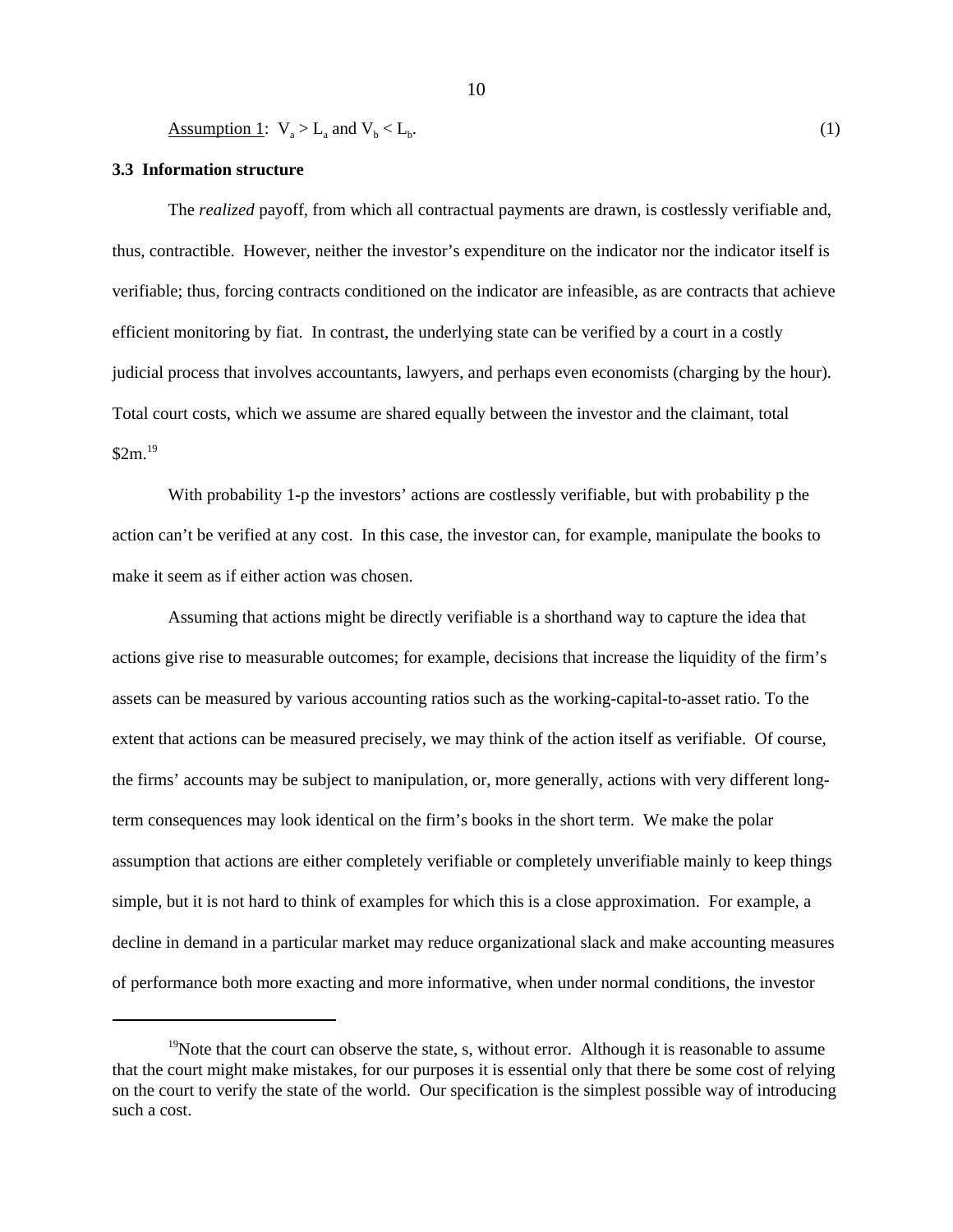may be able to manipulate reported accounting measures of performance. In this case,  $1-p$  would represent the probability of low demand.

#### **3.4 Contracts**

Contracts have two elements: *rules* and *payments*.

#### **3.4.1 Rules versus discretion.**

A rule is a commitment by the investor to choose a particular action based on contractible information. In our simple world, there are two possible rules,  $d(i) = \alpha$ , and  $d(i) = \beta$ , and each corresponds to a particular *rule-driven contract*. The first tells the investor "always choose  $\alpha$ " ( $d = \alpha$ ); the second tells the investor "always choose  $\beta$ " (d =  $\beta$ ).

A rule is enforceable only when the underlying action is verifiable, so the rule is enforceable with probability  $1-p$ . And with probability p the contract effectively gives the investor complete discretion.

The alternative to a rule-driven contract is a *fully discretionary contract* that gives the decisionmaker complete discretion to choose the action, that is,  $d(i) \in {\{\alpha, \beta\}}, i = a', b'.$ 

#### **3.4.2 An illustration.**

To illustrate our contracting environment and terminology, consider the following simple example. The underlying state of the world is either that the firm has  $NPV > 0$  (s = a) or that it is has  $NPV < 0$  (s = b). The investor has a choice of two possible actions: to permit the firm to make new investments ( $d = \alpha$ ) or to force the firm to liquidate its core assets ( $d = \beta$ ). The rule may take the form of requiring the firm to make a coupon payment to prove that it has made a positive NPV investment.

 If the ability to generate interim cash flows is a relatively poor measure of the quality of the firm's investment choice, then rules will be difficult to enforce. (In our notation this case would correspond to a high value for p.) For example, cash flow may be raised by selling essential assets that raise immediate revenues but ultimately increase the likelihood of default. Then the investor would look like he was continuing to invest productively even though he was actually abandoning the project.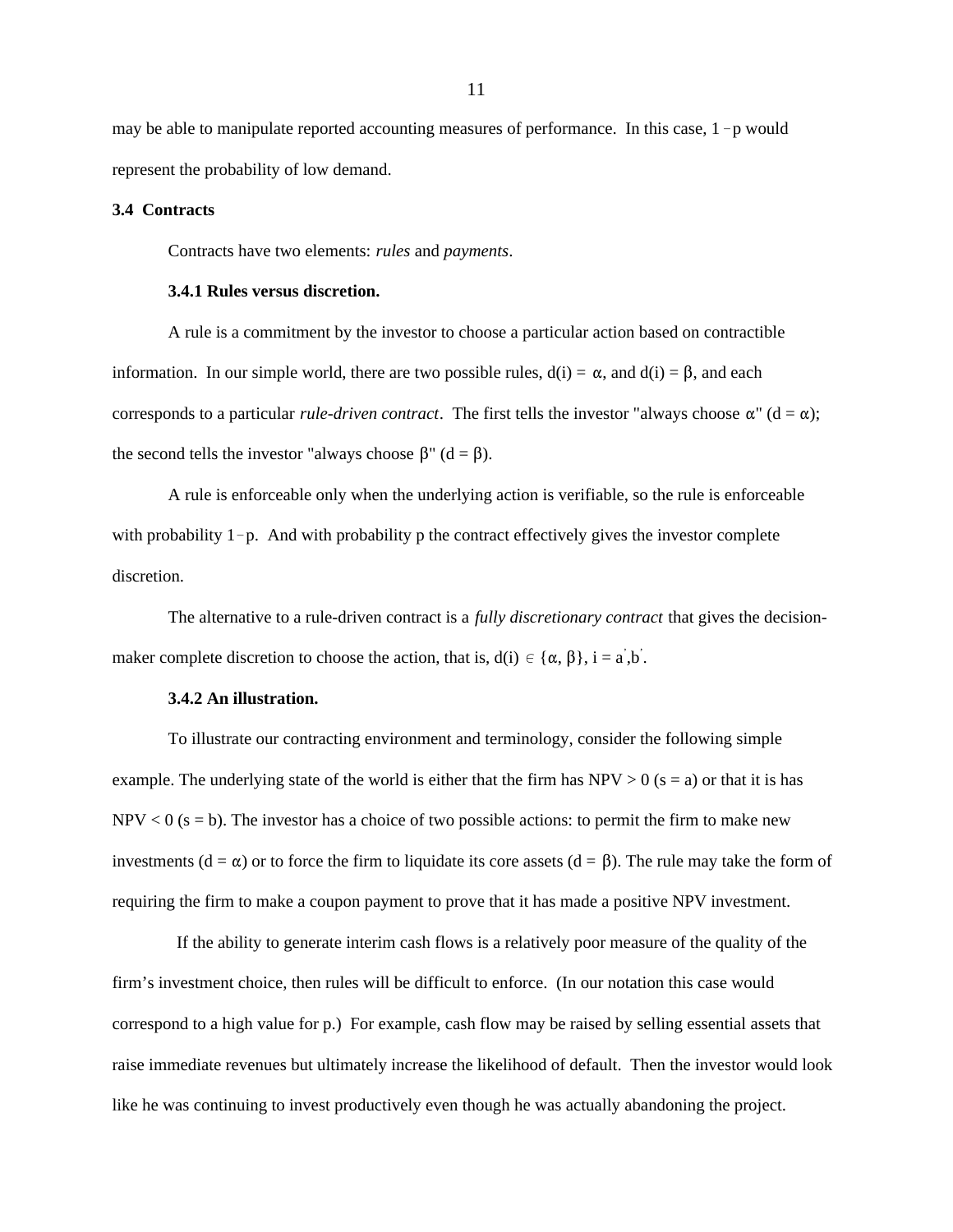Alternatively, an investor might force a firm to close down relatively unprofitable operations to focus on core businesses, thereby reducing interim cash flows but increasing the likelihood of ultimate success. In this case, the investor would look like he was abandoning the project but was actually choosing to continue. In cases where the relationship between interim cash flows and ultimate profitability are poorly understood or unstable, a rule-driven contract still leaves the investor with substantial discretion. <sup>20</sup>

#### **3.4.3 Payments.**

Under all contracts, payments are made out of end-of-period payoffs. Payments may be conditioned on the action chosen, and if the court conducts an investigation they may also be conditioned on the actual state. From the outset, we make the following assumption:

Assumption 2: The court will never investigate if the project is continued.<sup>21</sup> Since the state can't be verified without an investigation, the payments to the investor and claimant when the project is continued are independent of the state and can be denoted as  $D<sub>I</sub>$  and  $D<sub>F</sub>$ , respectively.

However, it *may* be profitable for the firm to secure funds with a contract in which the payoffs in liquidation are state-contingent. It is convenient to write the agents' payoffs in liquidation as shares of the firm's liquidation value; thus, the investor's and claimant's payments in liquidation states are  $\phi_{ls}L_s$ and  $\phi_{Fs}L_s$ , respectively. If the contract calls for no investigation, liquidation payoffs can't be conditioned on the underlying state and  $\phi_{ia} = \phi_{ib}$ , j = I,F.

We assume:

Assumption 3: Payoffs are divided completely between the two claimants.

<sup>&</sup>lt;sup>20</sup>This discussion suggests that it may be reasonable to view the probability p as an object of contractual design rather than an exogenous feature of the contracting environment. Where actions are hard to measure accurately, contracts will optimally give the investor substantial discretion. Alternatively, at some cost, closer monitoring or more elaborate accounting systems might reduce p.

 $2^{1}$ This policy of restricting investigations to liquidation states will be optimal as long as the costs of an investigation, 2m, are sufficiently high relative to  $[V_a - L_a]$ .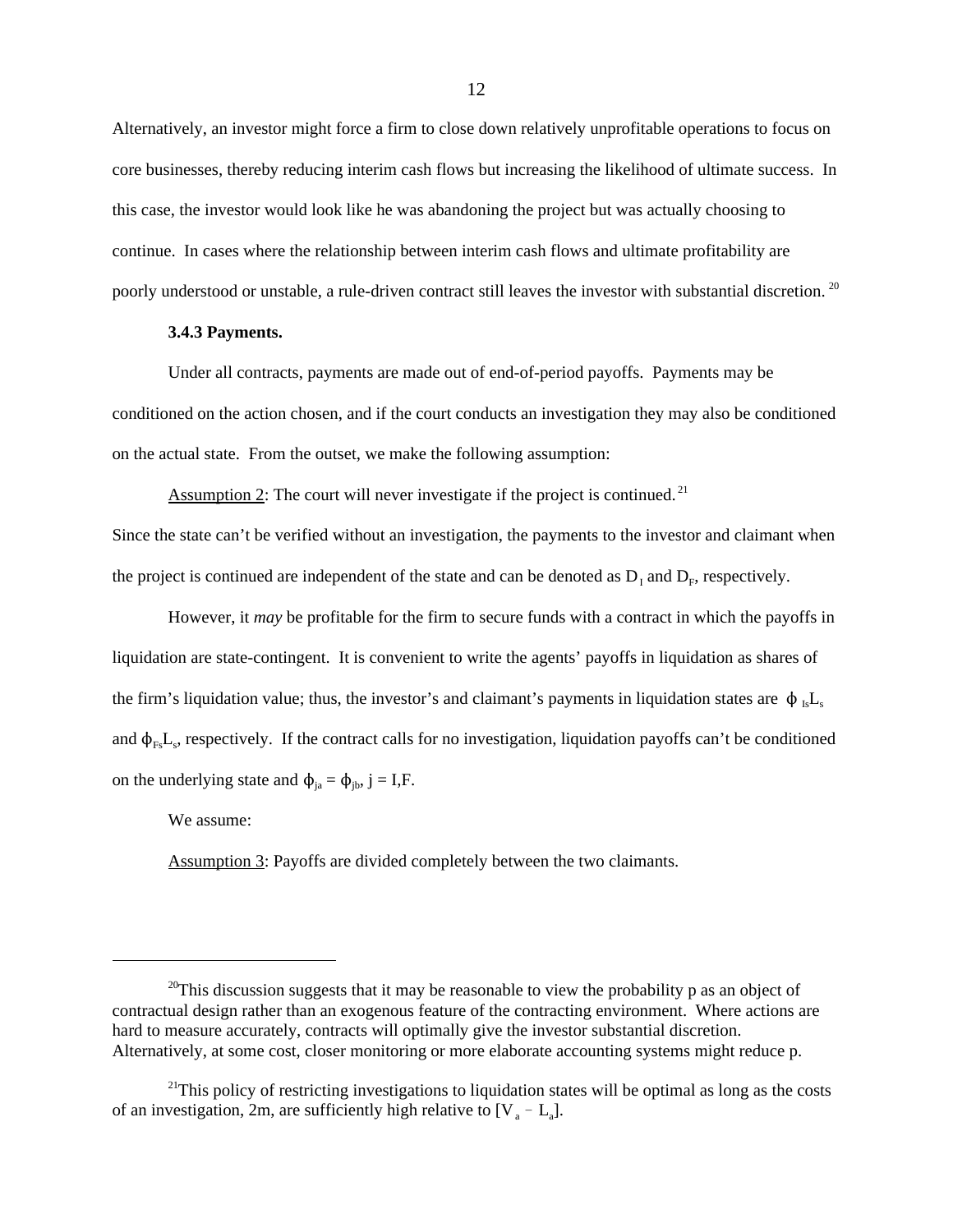Assumption 4: Agents have limited liability.<sup>22</sup>

Together, these two assumptions imply that  $\phi_{Is} + \phi_{Fs} = 1$ , so  $\phi_{Is}$  measures the investor's priority in liquidation in state s.

We assume that neither actions nor payments are renegotiable. It is not hard to see that there may be gains from renegotiation once information has been revealed to the investor, since both agents have a joint interest in avoiding costly investigations. However, since our claimant represents numerous agents with differing interests, multilateral negotiations in a private workout are likely to be too costly; thus, we believe that a formal analysis of renegotiation-proof contracts would be an empirically dubious digression. $^{23}$ 

#### **3.4.4 Equitable subordination.**

To capture the doctrine of equitable subordination in the context of our model we need operational definitions of "control" and "inequitable conduct." For our purposes, the court views an investor with a discretionary contract—but not one with a rule-driven contract—as a controlling investor, even though the court knows that with some probability the investor with a rule-driven contract actually has discretion to direct the firm's affairs.<sup>24</sup> This accords with the legal distinction between an investor

 $^{22}$ Limited liability is a more controversial assumption than it might seem at first. Its effect is to rule out penalties more extreme than subordination—which might enforce a first-best level of monitoring by the investor. Our main rationale for this assumption is that without an upper bound on penalties, every contract between the firm and a new small investor or customer would subject the large investor to the threat of very large (and unpredictable) losses. The investor could not avoid these costs by choosing the first-best level of monitoring, since monitoring is noisy and mistakes will always happen with some probability. Thus, any contract that imposes fiduciary responsibilities may threaten participation by the investor. Also, as Winton (1993) argues, unlimited liability imposes the cost of monitoring to ensure that the investor is wealthy enough to pay the penalty.

 $^{23}$ If we think of negotiations occurring in formal bankruptcy proceedings, it would be incorrect to impose the constraint that outcomes are renegotiation-proof, since bargaining rules in bankruptcy are subject to prior design.

 $24$ There is no presumption that the court knows this probability for any particular case. We think of the creation of two different legal standards of liability as one means of allowing contracting parties to use this information optimally.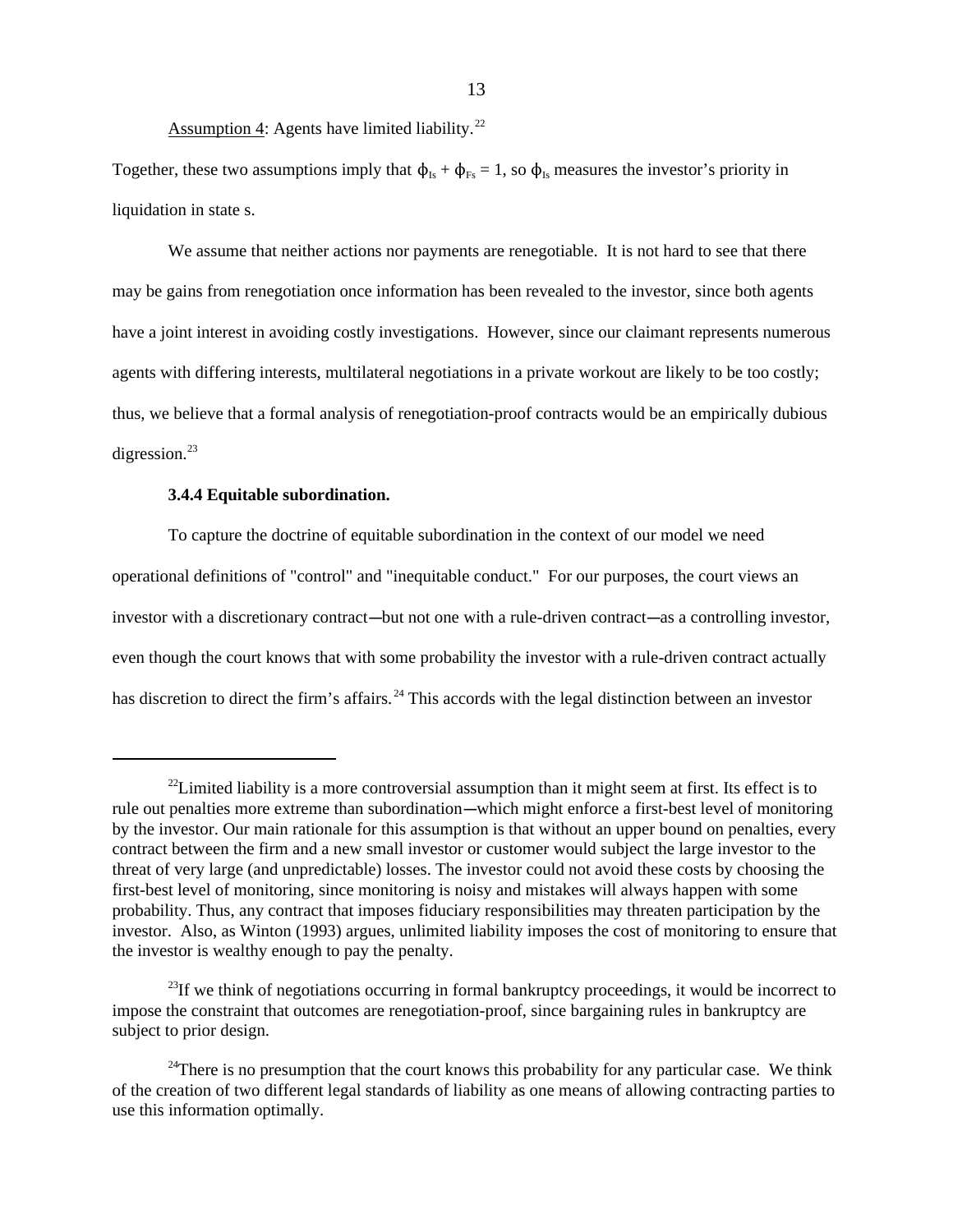pursuing specified contractual remedies and a controlling investor. We define inequitable behavior as an action that both benefits the investor at the expense of other claimants and reduces the value of the firm (given the state)—actions that would be impermissible for an investor with fiduciary responsibilities.

In our setting, equitable subordination is a doctrine with a different face for different types of financial claims. It imposes state-contingent payments in default states on an investor viewed as a controlling agent, with a penalty of subordination for a breach of fiduciary responsibilities. But it also offers a safe-harbor to a noncontrolling investor, protecting the priority of the investor's claim even when the investor has chosen an action that is both self-serving and inefficient.

So, in our model the optimal contracting scheme includes *equitable subordination* if the following three conditions hold:

- (1) optimal fully discretionary contracts are state-contingent;
- (2) optimal rule-driven contracts are noncontingent; and
- (3) the investor's claim is automatically subordinated if the firm is liquidated  $(d = \beta)$  and the court finds that the underlying state was a, that is,  $\phi_{Ia} < \phi_{Ib}$ .

#### **3.4.5 Discussion.**

To help clarify the connections between real world financial contracts and our theoretical contracts, consider a powerful investor entering into contractual negotiations with the firm, for example, to renegotiate existing contracts with the management of a formerly healthy, but now distressed, firm. Assume that the investor has a collateralized loan and that negotiations were triggered by a missed coupon payment. This investor clearly enters negotiations with a rule-driven contract, but whether he leaves with a rule-driven contract or a fully discretionary contract depends, among other things, on the financial condition of the firm and the terms of the renegotiated contract.

For example, if the firm is insolvent and the investor insists on intrusive new contractual clauses as a condition of postponing default, then the investor leaves the contract negotiations with a fully discretionary contract. Alternatively, if negotiations are fruitless and the investor forecloses on the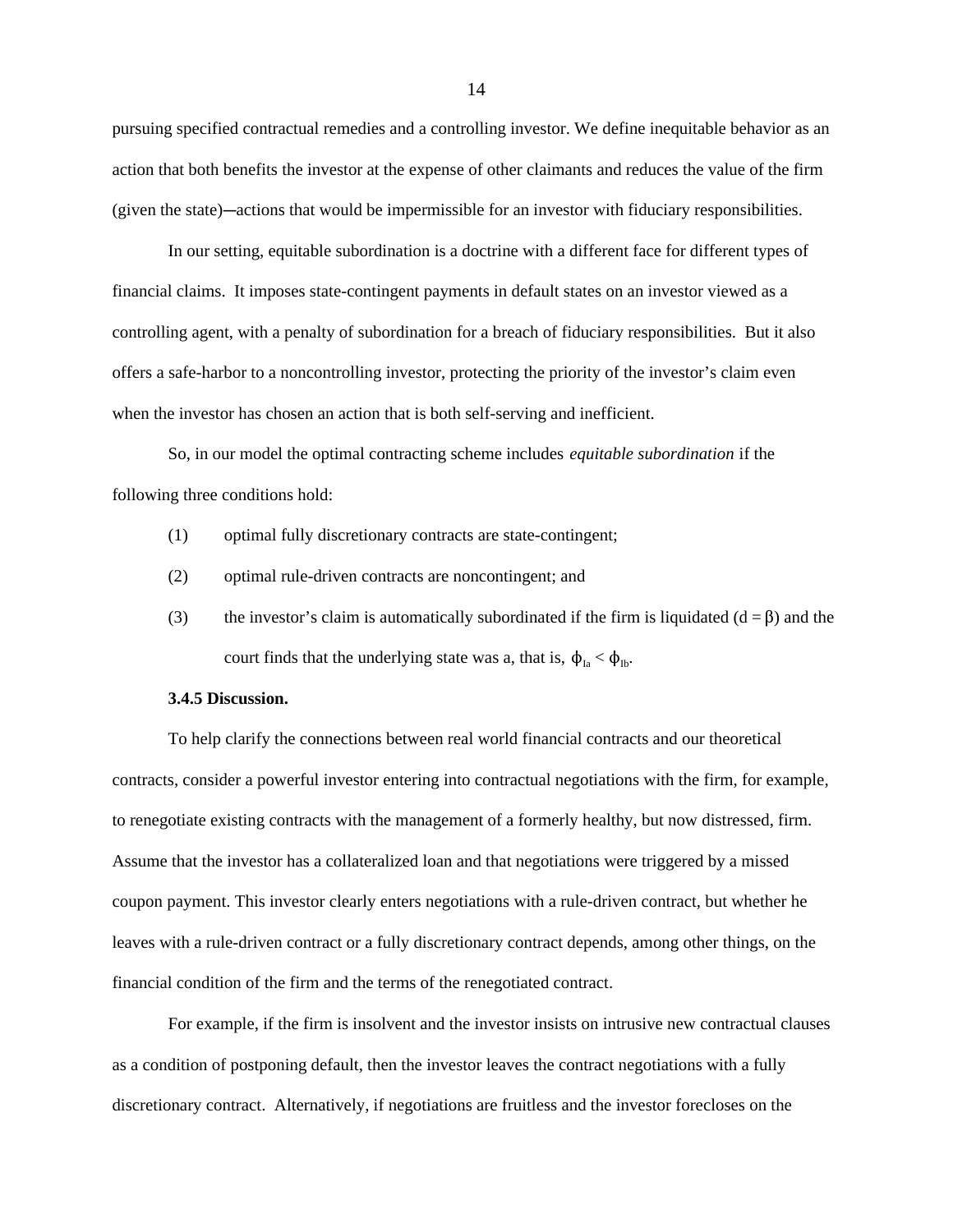collateral, then the investor enters and leaves negotiations with a rule-driven contract, because the investor has merely enforced existing contractual clauses. 25

In our model, a large equity claim with voting rights would clearly be a fully discretionary contract because the investor would be routinely viewed as an insider by the courts. Under any conditions, distressed or otherwise, an exchange of equity for debt would still leave the investor with a fully discretionary claim.

#### **4. Optimal Contracts**

We assume that the contract is designed to maximize firm value, contingent on the participation of the investor and the other claimants.

We restrict attention to the class of contracts that induce the investor to choose the efficient

decision rule,  $d(a') = \alpha$  and  $d(b') = \beta$ , whenever he is free to do so.<sup>26</sup>

#### **4.1 First-best contracts**

To fix ideas, it is useful to derive the optimal contract in a world where no contracting problems arise, that is, one in which information production by the investor is contractible and in which incentive compatibility constraints can be ignored. With risk-neutral agents, it is uncontroversial to view the firstbest contract as one that maximizes the expected value of the firm,

 $^{25}$ Of course, we are drawing a very sharp line in a situation where the real world seldom permits such precision. Most important, we assume that the investor and the courts agree on the meaning of the term intrusive, that is, the law is clear about the types of contractual provisions that are typical of loan documents used in similar financings (see footnote 12). If this were not true, the investor would never know with certainty whether he had a rule-driven contract. We are currently working on extending our model to include *implied* contractual terms, which are both a source of flexibility and a source of uncertainty (see Goetz and Scott, 1985).

 $^{26}$ Thus, we rule out contracts that design payments to induce the investor to choose a simple rule, say  $d = \beta$ , even when the investor has discretion. Such contracts are uninteresting since the investor doesn't monitor at all. At the cost of some added complexity we could modify the model to include an increasing opportunity cost of imposing an inflexible rule. See Berlin and Mester (1992) for a model of optimal covenants with this feature. This complication would endogenize our restriction but would yield no additional insights in the present context.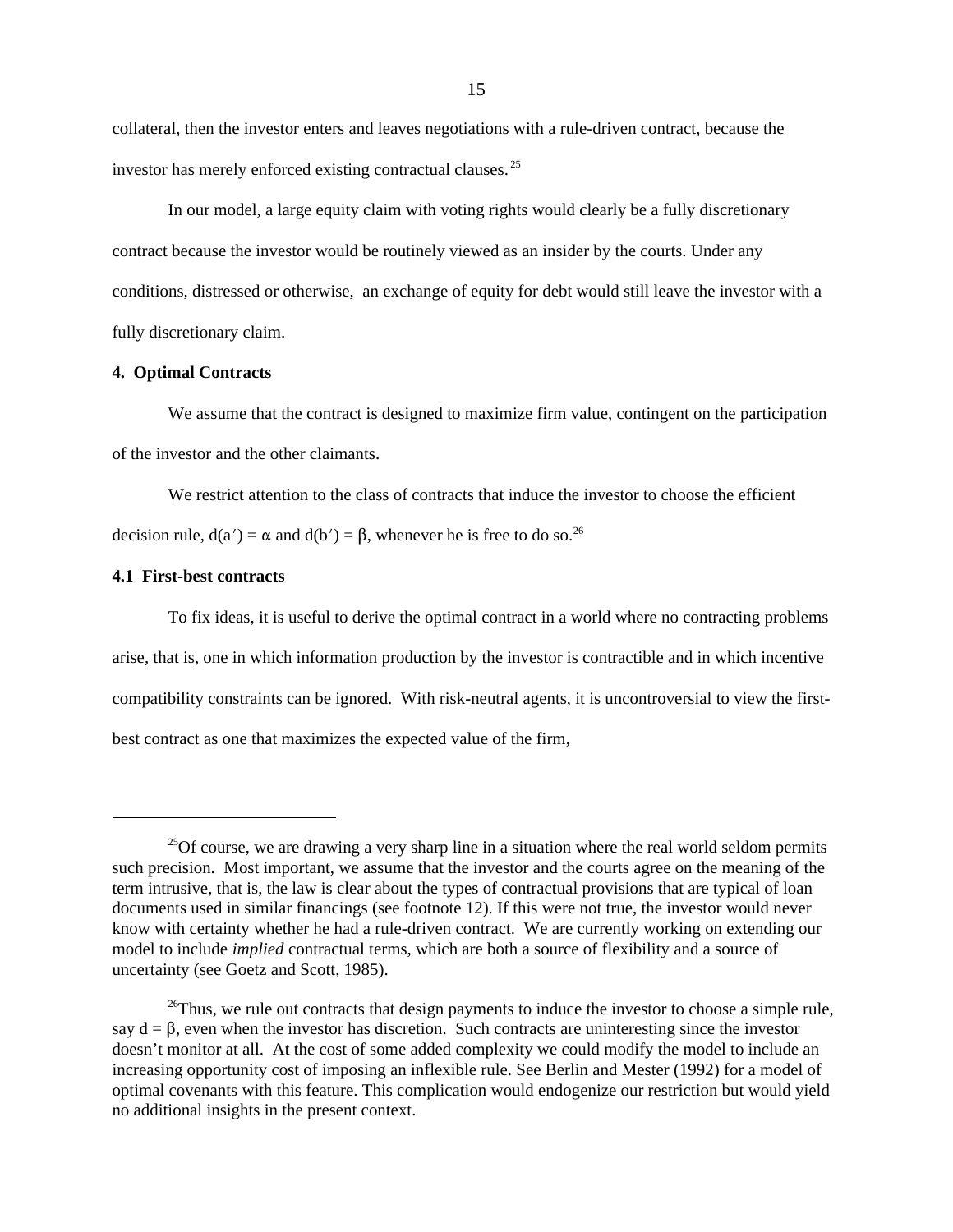$$
\Pi(q) = \frac{1}{2} \left[ \frac{1+q}{2} \right] V_a + \left( \frac{1-q}{2} \right) V_b \bigg] + \frac{1}{2} \left[ \frac{1-q}{2} \right] L_a + \left( \frac{1+q}{2} \right) L_b \bigg] - \frac{cq^2}{2} - \rho. \tag{2}
$$

16

The first expression is the expected value of the firm when the indicator  $i = a'$  and the second expression is the expected value of the firm when  $i = b'$ . In each case, the investor chooses the correct action with probability  $(1+q)/2$  and the incorrect action with probability  $(1-q)/2$ , since the indicator is noisy.

Maximizing (2) with respect to q, the first-best level of q,  $q^*$ , is determined by the first order condition,

$$
(1/4)[(V_a - L_a) + (L_b - V_b)] - cq^* = 0.
$$
\n(3)

The expression in brackets—which is positive by the inequalities in  $(1)$ —measures the marginal benefit of monitoring: the higher contractual surplus from a more efficient liquidation policy. Examination of first order condition (3) makes transparent the net benefits of monitoring. The optimal monitoring level increases when the benefits from efficient liquidation are higher and decreases when monitoring costs rise quickly with q (that is, c is higher).

#### **4.2 The general contracting problem**

Next we show that the choice between a contract with state-contingent payoffs in liquidation and one with noncontingent payoffs in liquidation depends on a simple tradeoff. Contingent payoffs provide stronger incentives for the investor to monitor to increase the accuracy of the indicator. But contracting agents must weigh the costs of the court's investigation against the increase in efficiency due to more monitoring.

We assume that the firm's financial structure is designed to maximize the firm's expected value subject to participation by the investor. Although it would be easy to modify the model to include *ex ante* bargaining among the various claimants with different degrees of market power, we assume that the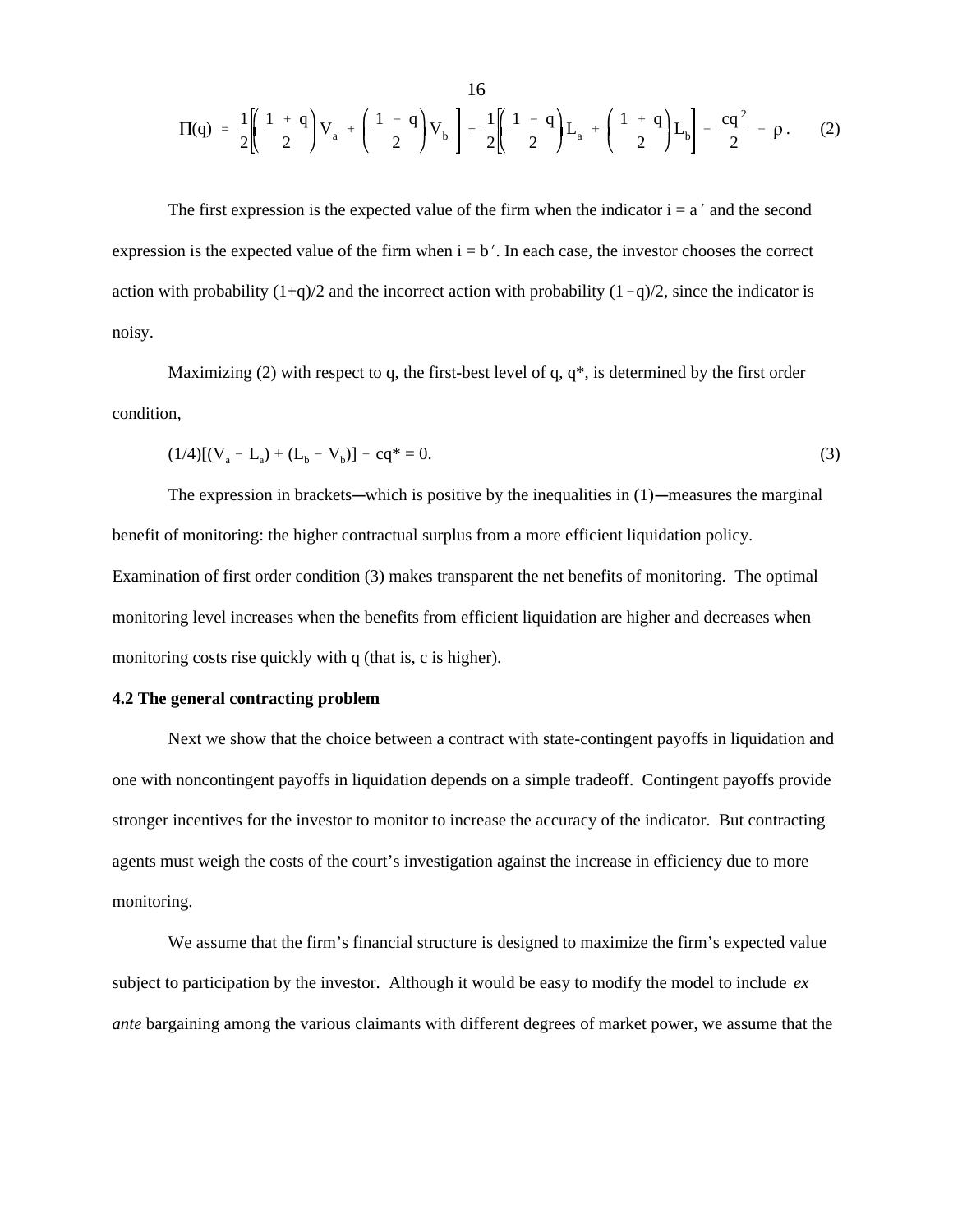claim for the influential investor is determined in a competitive market.<sup>27</sup>

With a little notation we can conveniently view all of our contracts as special cases of the solution to a single contracting problem. Index the contract types by k and let  $k = \alpha, \beta$  for the two ruledriven contracts and  $k = e$  for the fully discretionary contract. Think of a general contract in which each rule can be imposed with some probability and in which the borrower has discretion with the remaining probability. For each contract type  $k \in \{\alpha, \beta, e\}$ , denote these probabilities by  $z_k = [z_{k1}, z_{k2}, z_{k3}]$ , where  $z_{k1}$ is the probability that rule  $d = \alpha$  constrains the investor's behavior,  $z_{k2}$  is the probability that rule  $d = \beta$ constrains the investor's behavior, and  $z_{k3}$  is the probability that the investor has discretion. Thus,

$$
z_{\alpha} = [(1-p), 0, p], z_{\beta} = [0, (1-p), p],
$$
 and  $z_{e} = [0, 0, 1].$ 

Note that  $z_{k1} + z_{k2} + z_{k3} = 1$ . For each contract type there are two potential variants—a state-contingent variant and a noncontingent variant. Let  $\delta$  be an indicator function that equals 1 when a contract is statecontingent and equals 0 when the contract is noncontingent. Denoting a particular contract by  $C_{\delta}(z_k)$ , the optimal state-contingent contract solves the following problem,

$$
\begin{split} \text{Max } \Pi^f(C_{\delta}(z_k)) &= z_{k1} \bigg[ \frac{1}{2} \big( V_a - D_l \big) + \frac{1}{2} \big( V_b - D_l \big) \bigg] \\ &+ z_{k2} \bigg[ \frac{1}{2} \big( L_a (1 - \varphi_{Ia}) - \delta m \big) + \frac{1}{2} \big( L_b (1 - \varphi_{Ib}) - \delta m \big) \bigg] \\ &+ z_{k3} \bigg\{ \frac{1}{2} \bigg[ \bigg( \frac{1 + q}{2} \bigg) \big( V_a - D_l \big) + \bigg( \frac{1 - q}{2} \bigg) \big( V_b - D_l \big) \bigg] \\ &+ \frac{1}{2} \bigg[ \bigg( \frac{1 - q}{2} \bigg) \big( L_a (1 - \varphi_{Ia}) - \delta m \big) + \bigg( \frac{1 + q}{2} \bigg) \big( L_b (1 - \varphi_{Ib}) - \delta m \big) \bigg] \bigg\} \,, \end{split} \tag{4}
$$

subject to,

 $^{27}$ It is easy to modify the problem to explicitly model a coalition of insiders and an influential investor. The problem would maximize the firm's surplus subject to a division of the surplus according to their relative bargaining power. It is more interesting to ask whether maximization of firm value is the right way to model the objective function of a firm with a large investor when the investor has multiple goals, for example, if he is an intermediary or has stakes in more than one firm. For empirical evidence that such issues may matter empirically, see Weinstein and Yafeh (1998).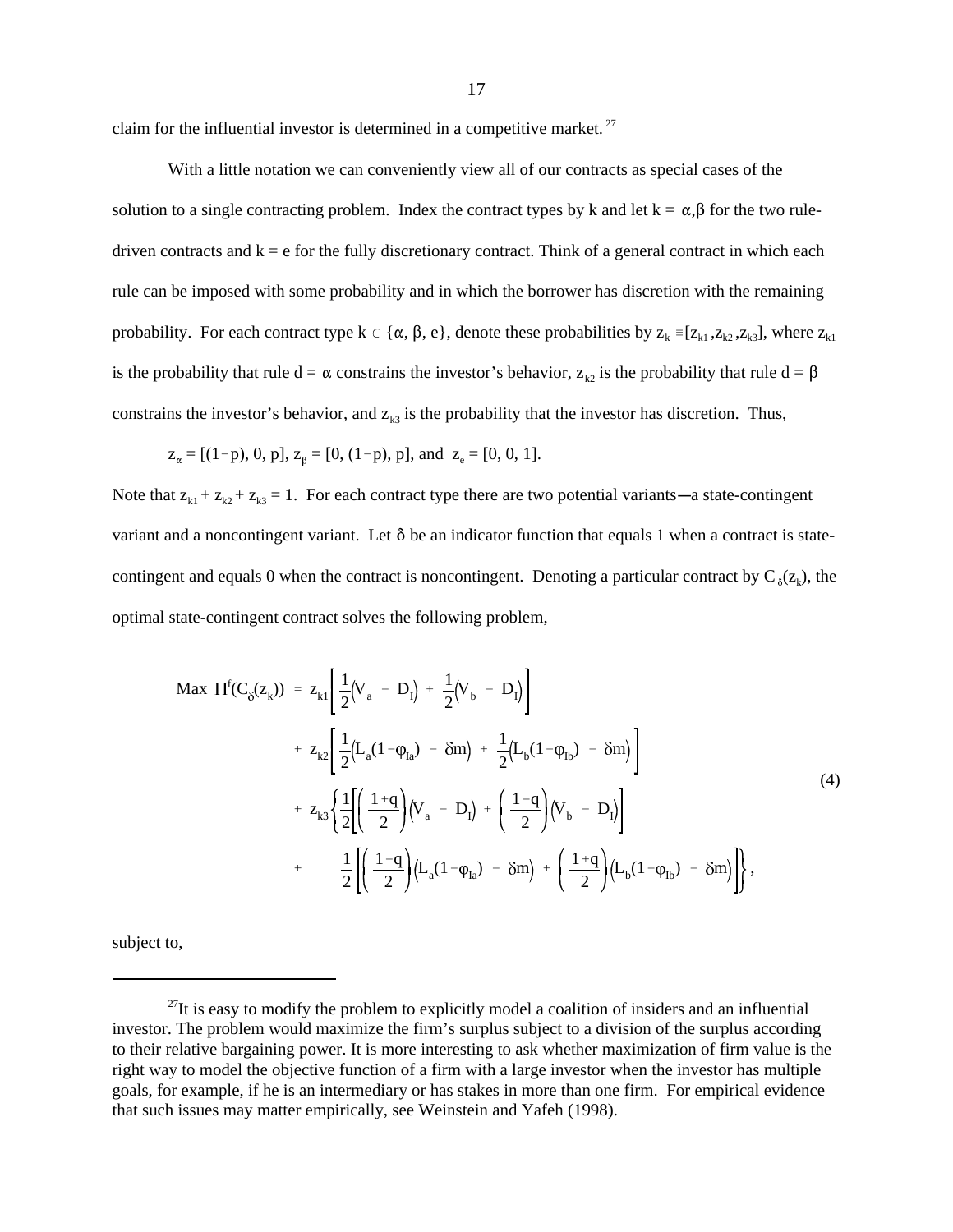$$
\Pi^{I}(C_{\delta}(z_{k})) = z_{k1} \left[ \frac{1}{2} D_{I} + \frac{1}{2} D_{I} \right]
$$
  
+  $z_{k2} \left[ \frac{1}{2} \left( \varphi_{Ia} L_{a} - \delta m \right) + \frac{1}{2} (\varphi_{Ib} L_{b} - \delta m) \right]$   
+  $z_{k3} \left\{ \frac{1}{2} \left[ \left( \frac{1+q}{2} \right) D_{I} + \left( \frac{1-q}{2} \right) D_{I} \right] + \frac{1}{2} \left[ \left( \frac{1-q}{2} \right) (\varphi_{Ia} L_{a} - \delta m) + \left( \frac{1+q}{2} \right) (\varphi_{Ib} L_{b} - \delta m) \right] \right\}$   
-  $\frac{cq^{2}}{2} - \rho \ge 0,$  (5)

$$
q = argmax \ \Pi^{I}(C_{\delta}(z_{k})), \tag{6}
$$

$$
D_{I} \ge \left(\frac{1+q}{2}\right) \left(\phi_{Ia} L_{a} - \delta m\right) + \left(\frac{1-q}{2}\right) \left(\phi_{Ib} L_{b} - \delta m\right),\tag{7}
$$

$$
D_{I} \leq \left(\frac{1-q}{2}\right) \left(\phi_{Ia} L_{a} - \delta m\right) + \left(\frac{1+q}{2}\right) \left(\phi_{Ib} L_{b} - \delta m\right),\tag{8}
$$

$$
z_{\alpha} = [1-p, 0, p], z_{\beta} = [0, 1-p, p], \text{ and } z_{e} = [0, 0, 1], \text{ and}
$$
  
\n
$$
\delta = 1.
$$
\n(10)

Subject to the investor's participation constraint (5), this contract maximizes the expected value of all other claims on the firm, as given in (4). Remember, in both expressions, the investor follows rule  $d = \alpha$  with probability  $z_{k1}$ , rule  $d = \beta$  with probability  $z_{k2}$ , and exercises discretion with probability  $z_{k3}$ . Condition (6) says that the investor chooses his level of monitoring to maximize his own expected profits, while conditions (7) and (8) are incentive compatibility conditions that ensure that  $d(a') = \alpha$  and  $d(b') = \beta$ , respectively. In each case the investor chooses between continuation (the left-hand side of (7) or (8)) and liquidation (the right-hand side of (7) or (8)). Constraint (9) repeats our definition of  $z_k$ ,  $k =$  $\alpha$ ,  $\beta$ ,e. In this program,  $\delta = 1$ , which means that the court conducts a costly investigation whenever the firm is liquidated.

The optimal noncontingent contract is the solution to (4)-(9) and two more conditions,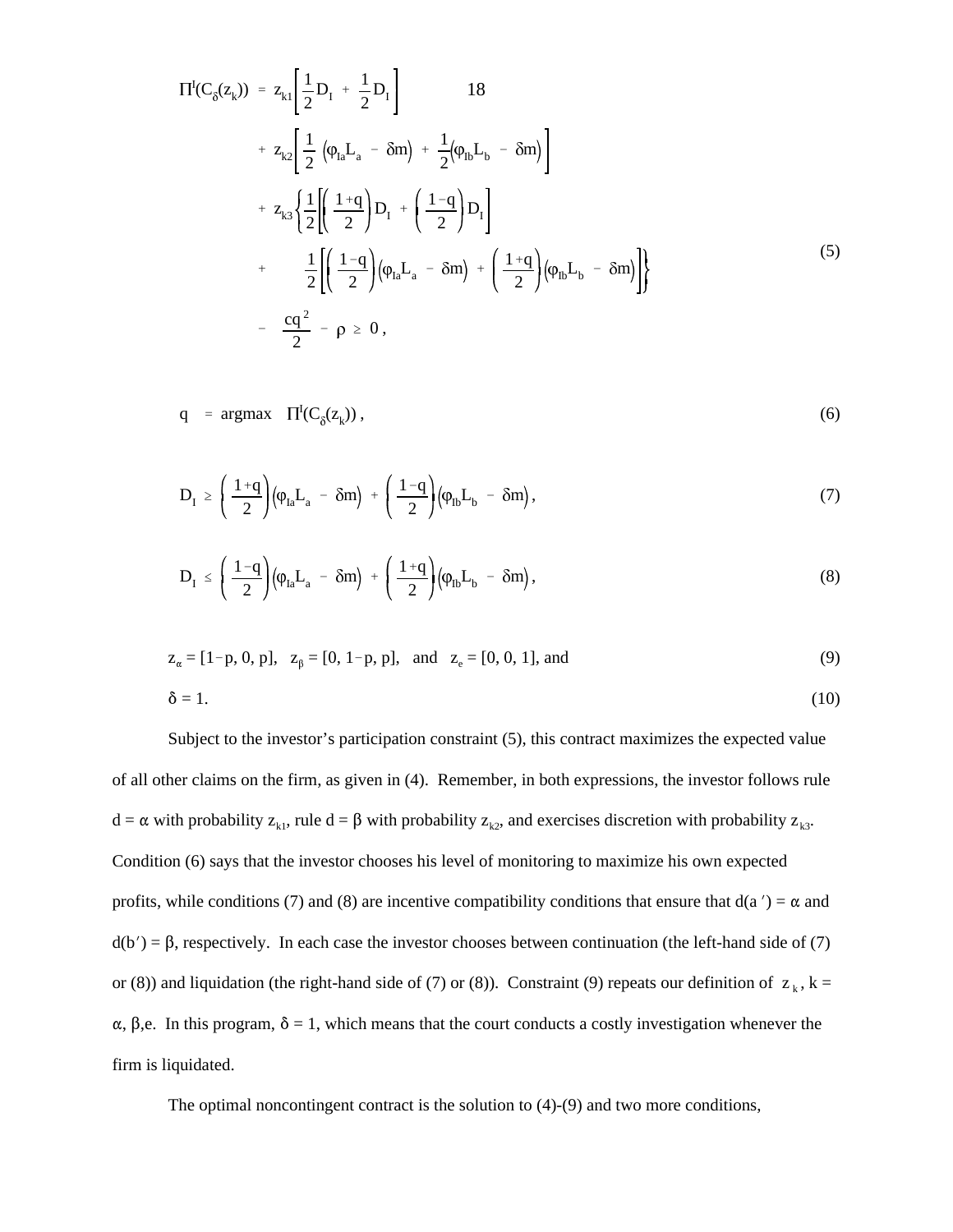$$
\delta = 0,\tag{10}'
$$

and,

$$
\Phi_{ja} = \Phi_{jb}, \quad j = I, F. \tag{11}
$$

The noncontingent contract avoids the costly court investigation but has the disadvantage of added constraint (11), which says that the priority of claims can't be conditioned on the state, s.

#### **4.2.1 Parametric restrictions.**

Before deriving the optimal contracts and stating our main results we impose some parametric restrictions, primarily to simplify the presentation. First we make the parametric restriction that

$$
\underline{\text{Assumption 5:}} \quad L_{\text{b}} > L_{\text{a}},\tag{12}
$$

a necessary condition for noncontingent contracts to satisfy IC conditions (7) and (8) in our highly simplified setup. $28$ 

We also assume

$$
\underline{\text{Assumption 6:}} \ [V_a - V_b] - L_a > 0,\tag{13}
$$

which is both a necessary and sufficient condition for the first-best level of monitoring defined in equation (3) to be unattainable under any of our contracts.

Keeping in mind that the rule "always abandon" ( $d(i) = \beta$ ) is just a stylized way of modeling a contract with very stringent repayment and covenant conditions, we make parametric restrictions that ensure that such a contract is feasible, whether it is state-contingent or noncontingent, respectively:

Assumption 7: 
$$
L_{b}/2 > \rho + m, \text{ and } [L_{a} + L_{b}]/2 > \rho.
$$
 (14)

Our final two parametric restrictions, along with Assumption 7, ensure interior solutions for all contracts, that is, that the contracts  $(\phi_{I_a}, \phi_{I_b}) = (0,1)$  and  $(\phi_{I_a}, \phi_{I_b}) = (1, 1)$  satisfy the incentive compatibility conditions (7) and (8) for *all* contracts  $k = \alpha$ ,  $\beta$ , e. (Note that weaker sufficient conditions

<sup>&</sup>lt;sup>28</sup>This condition is mainly an artifact of the stark structure of our model, in which the investor's payoffs in continuation (D<sub>I</sub>) are *completely* independent of the state. A weaker condition would hold if there were a verifiable component of the firm's revenues or if the investor sold other services to the firm—as do many banks—more profitably in state a than in state b.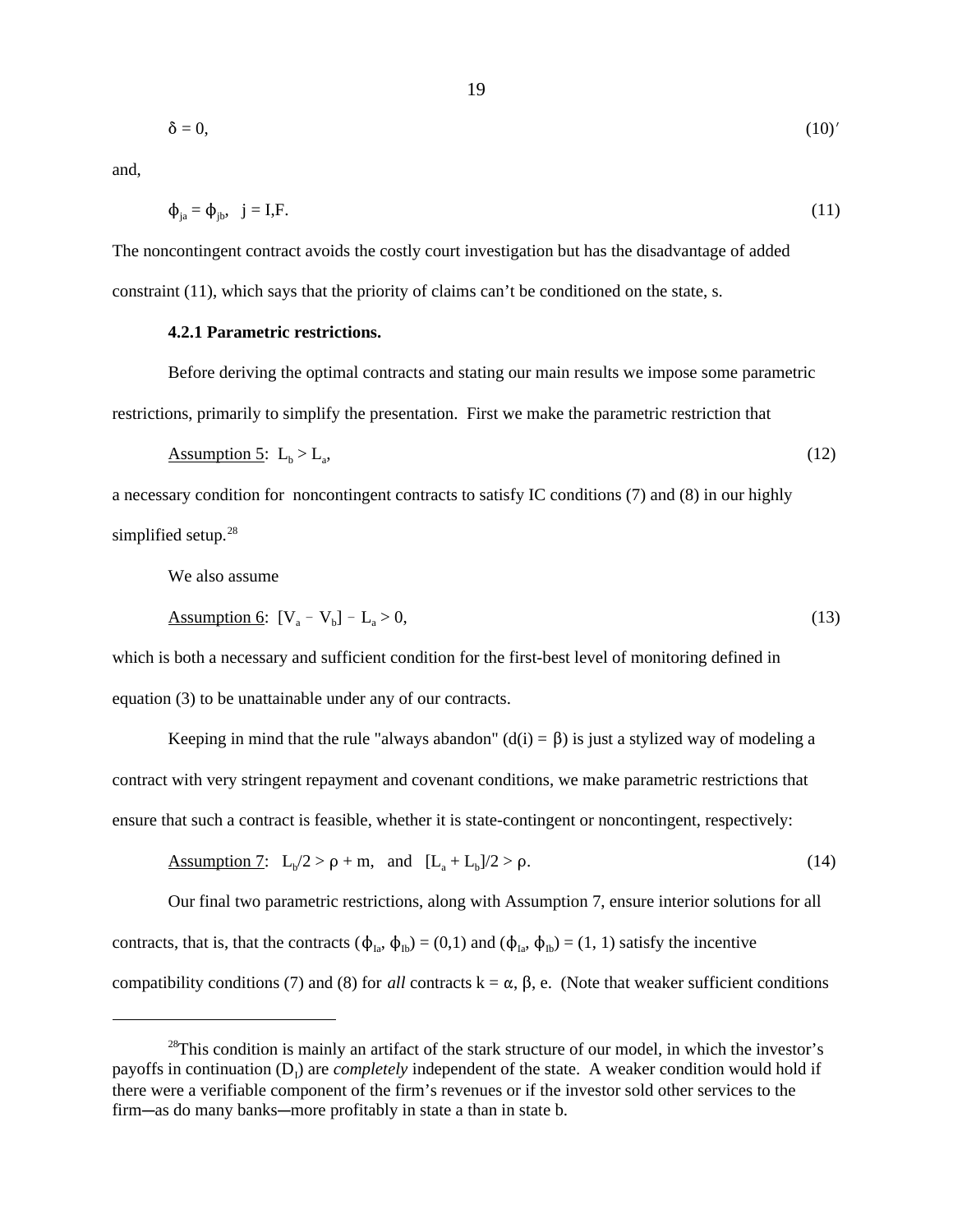guarantee interior solutions for individual contracts.)

Assumption 8:

$$
\frac{1}{p^2}\frac{L_b}{2} - \left(\frac{1-p^2}{p^2}\right)(\rho + m) \le \frac{c}{2}\left(\frac{L_b}{4c}\right)^2 + \rho + m,
$$
\n(15)

Assumption 9:

$$
\frac{1}{p^2} \left( \frac{L_b + L_a}{2} \right) - \left( \frac{1 - p^2}{p^2} \right) \rho \le \frac{c}{2} \left( \frac{L_b - L_a}{4c} \right)^2 + \rho . \tag{16}
$$

The underlying economic interpretation of these restrictions is that the face value of the investor's claim  $(D<sub>I</sub>)$  derived from his participation constraint is neither: (i) so high that the investor would insist on keeping the firm afloat under all circumstances, even if he were given the full proceeds from liquidating the firm's assets (Assumption 7); nor (ii) so low that he would always liquidate the firm (Assumptions 8 and 9). These conditions make sense in a world where the investor is large, but only one among many claimants.

#### **4.3 Optimal contracts**

#### **Proposition 1:** *Optimal state-contingent contracts*

Given Assumptions 1-8 the investor's optimal state-contingent claim is subordinated in state a and has priority in state b, that is,

$$
\Phi_{\text{Ia}} = 0, \ \Phi_{\text{Ib}} = 1. \tag{17}
$$

The investor's monitoring level,  $q_1(z_k)$  is defined by,

$$
z_{k3} (1/4) L_b - cq = 0, \quad k = \alpha, \beta, e. \tag{18}
$$

In particular, for the fully discretionary contract,

$$
(1/4)L_{b} - cq_{1}(z_{e}) = 0, \qquad (19)
$$

and for the two rule-driven contracts,

 $p(1/4)L_b - c q_1(z_d) = 0, \ d = \alpha, \beta$ . ,  $\beta$ .  $\blacksquare$  (20)

The proof of Proposition 1 is straightforward and intuitive. Conditions (17) and (18) are derived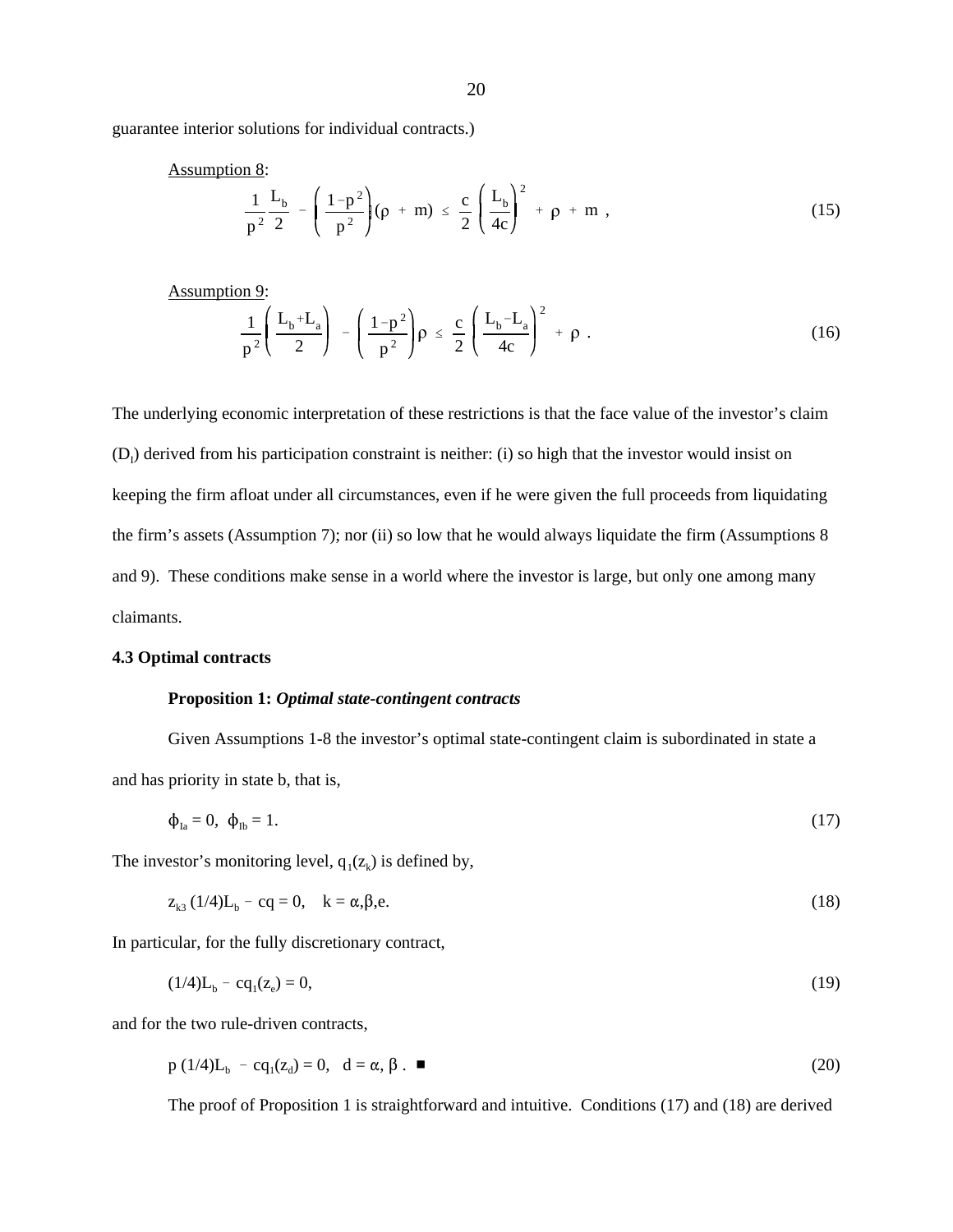immediately by maximizing the investor's expected profits, defined in (5), with respect to q, which yields the first order condition:

$$
z_{k3}(1/4)[\phi_{1b}L_b - \phi_{1a}L_a] - cq = 0.
$$
\n(21)

Note that the level of monitoring doesn't depend on  $z_{k1}$  or  $z_{k2}$  under any contract. These are the probabilities that the investor will be constrained by an enforceable rule and, thus, that monitoring will turn out to have been pointless. It is only the likelihood of discretionary decision-making that increases the investor's incentive to monitor.

Assumption 6 ensures that monitoring is below the first-best level. But the investor can be motivated to increase monitoring by setting contract terms appropriately, that is, by rewarding the investor for correct liquidation decisions and penalizing him for incorrect liquidation decisions. The most powerful reward/penalty scheme is to give the investor a full priority claim in state b ( $\phi_{\text{lb}} = 1$ ) and a completely subordinated claim in state a ( $\phi_{Ia} = 0$ ). Expression (18) follows when we substitute these values into first order condition (21).

Note that the level of monitoring is higher under the fully discretionary contract than under either of the rule-driven contracts, since the investor's incentive increases with his degree of discretion. Note also, from equation (18), that the level of monitoring is equal under both rule-driven contracts. This follows from the stark structure of our model, in which both contracts are verifiable with identical probability  $1-p$ ; thus, the verifiability of the contract depends neither on the prescribed action nor on the underlying state.

We can now turn to the noncontingent contracts.

#### **Proposition 2:** *Optimal noncontingent contracts*

Given Assumptions 1-7 and Assumption 9, the investor's optimal noncontingent claim has full priority, that is,

$$
\phi_{I} = 1, \tag{22}
$$

and the investor's monitoring level,  $q_0(z_k)$ , is defined by,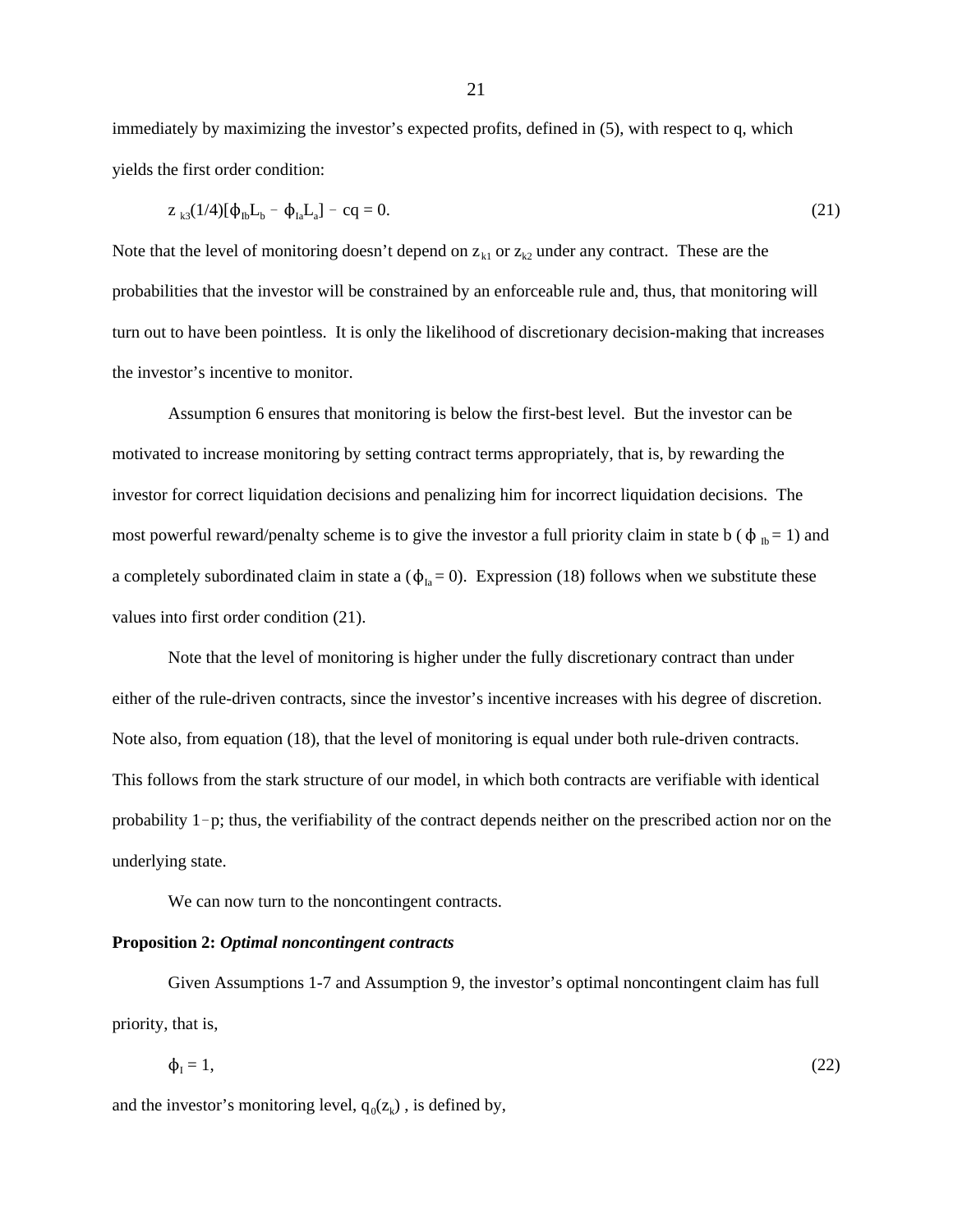$$
z_{k3} (1/4) [L_b - L_a] - cq = 0, \quad k = \alpha, \beta, e. \tag{23}
$$

In particular, for the fully discretionary contract,

$$
(1/4)[L_b - L_a] - c q_0(z_e) = 0,
$$
\n(24)

and for the two rule-driven contracts,

$$
p (1/4)[L_b - L_a] - c q_0(z_d) = 0, \quad d = \alpha, \beta. \quad \blacksquare
$$
\n(25)

Note that the inability to condition the investor's priority on the state leads to a less powerful system of penalties and rewards for the investor and, thus, a lower level of monitoring, that is,  $q_0(z_k)$  <  $q_1(z_k)$  for each k. This can be seen by comparing expressions (18) and (23). Expression (23) is derived using first order condition (21) and imposing the restriction that  $\phi_{Ia} = \phi_{Ib}$ . We see that full priority increases monitoring by the investor as much as possible, since  $L_b > L_a$ , by Assumption 5. Without statecontingency, the contract can't penalize the investor for making the wrong decision (abandon in state a); it can only reward the investor for making the right decision (abandon in state b). This reduces the incentive to monitor compared to the state-contingent contract.

#### **5. Optimal legal regimes**

#### **5.1 The value of state contingency under discretionary versus rule-driven contracts.**

In this section we present our main result: that the optimal fully discretionary contract is statecontingent over a larger part of the parameter space than is the optimal rule-driven contract. To show this, we examine the difference in surplus under the state-contingent and noncontingent variants of a contract of type k,

$$
\Delta_{k}^{10} = \Pi(C_{1}(z_{k})) - \Pi(C_{0}(z_{k}))
$$
\n
$$
= \left[ z_{k3} \frac{1}{2} \gamma(q_{1}(z_{k})) - \frac{cq_{1}(z_{k})^{2}}{2} - (2z_{k2} + z_{k3})m \right] - \left[ z_{k3} \frac{1}{2} \gamma(q_{0}(z_{k})) - \frac{cq_{0}(z_{k})^{2}}{2} \right], \ k = \alpha, \beta, e \quad (26)
$$

where the monitoring levels are defined by first order conditions (18) and (23), where,

$$
\gamma(q) \equiv \left[ \left( \frac{1+q}{2} \right) V_a + \left( \frac{1-q}{2} \right) V_b \right] + \left[ \left( \frac{1-q}{2} \right) L_a + \left( \frac{1+q}{2} \right) L_b \right], \tag{27}
$$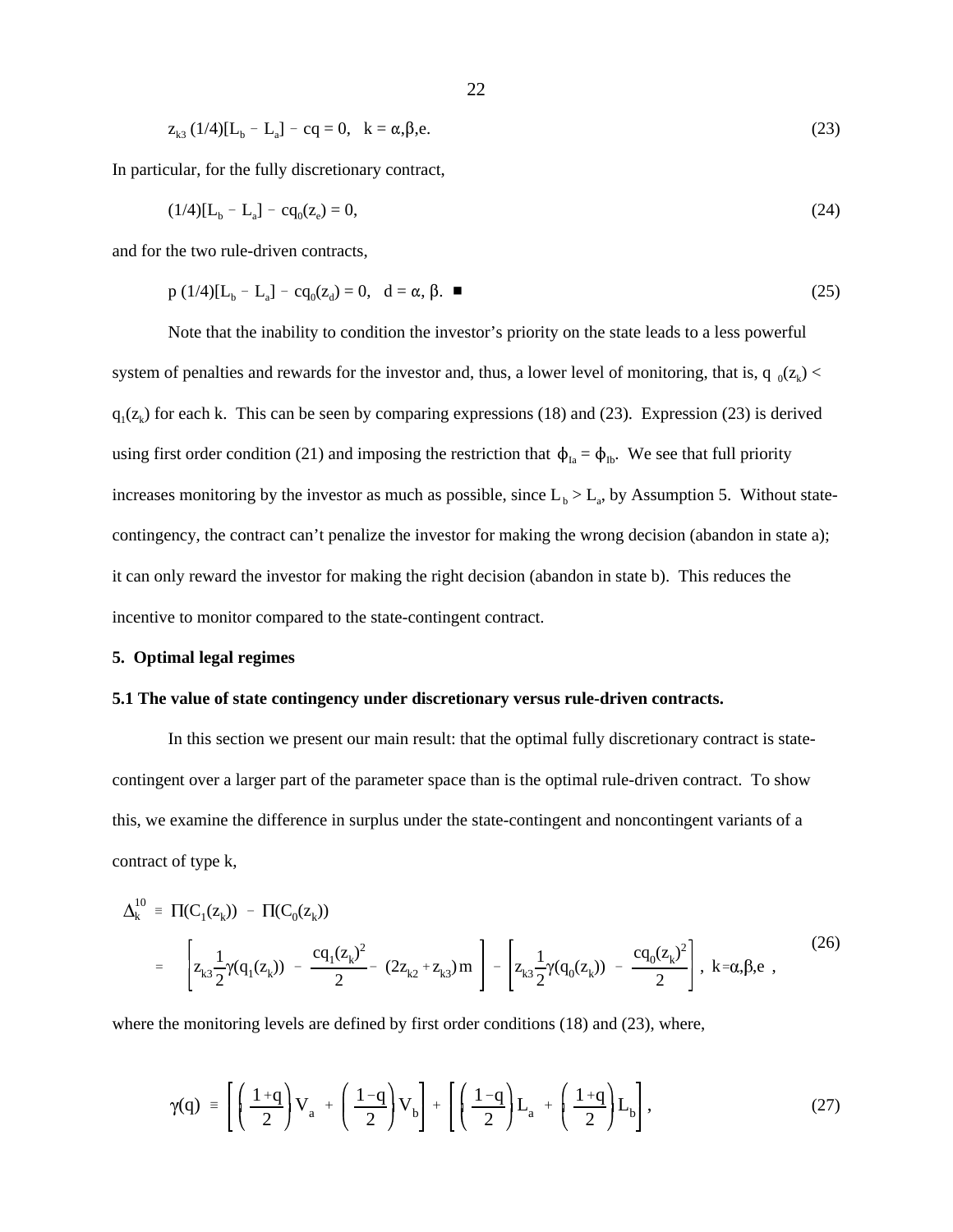<span id="page-25-0"></span>and  $z_{e3} = 1$ ,  $z_{\alpha 3} = z_{\beta 3} = p$ ,  $z_{e2} = z_{\alpha 2} = 0$ ,  $z_{\beta 2} = 1-p$ .

Then, we have the following two propositions. Proposition 3 establishes that if the costs of a court investigation, 2m, are not too large, state-contingent contracts are preferred to noncontingent contracts when the liquidation value of the firm's assets in state a, that is,  $L_a$ , is high and that noncontingent contracts are preferred when  $L<sub>a</sub>$  is low. Proposition 4 says that state contingency is preferred over a larger part of the parameter space for the discretionary contract than for either of the rule-driven contracts.

**Proposition 3:** Fix  $z_k$ . For

$$
m < m(z_k) \equiv \psi(z_k) \frac{L_b}{4c} \frac{1}{4} \left[ (V_a - V_b) - \frac{L_b}{2} \right], \quad \text{where } \psi(z_k) \equiv \left[ \frac{z_{k3}^2}{2z_{k2} + z_{k3}} \right],
$$

there exists  $L_a(z_k) \in \{0, L_b\}$  such that:

$$
\Delta_k^{10} \geq 0 \Leftrightarrow L_a \geq L_a(z_k) , \quad k = \alpha, \beta, e. \quad \blacksquare
$$

**Proof**: In the appendix.

**Proposition 4:** Let 
$$
m(z_k)
$$
,  $k = \alpha, \beta, e$ , be defined as the largest m such that  $\Delta_k^{10} \ge 0$ , i.e.,  
\n
$$
m(z_k) = \psi(z_k) \frac{L_a}{4c} \frac{1}{4} \left[ (V_a - V_b) - \frac{L_a}{2} \right], \text{ where } \psi(z_k) = \left[ \frac{z_k^2}{2z_{k2} + z_{k3}} \right],
$$

and let  $L_a(z_k)$ , k= $\alpha, \beta, e$ , be defined as in Proposition 3. Then,

(i)  $m(z_e) > m(z_a) > m(z_B)$ , and

(ii) 
$$
L_a(z_e) < L_a(z_\alpha) < L_a(z_\beta). \blacksquare
$$

**Proof**: In the appendix.

Propositions 3 and 4 are illustrated in [Figure 2.](#page-28-0) The figure shows that for each contract, there will typically exist some range of values of  $L<sub>a</sub>$  near 0, where the optimal contract of any type will be noncontingent. As  $L<sub>a</sub>$  varies, so does the value of state contingency in promoting stronger incentives to monitor by making the investor's payoffs in liquidation more sensitive to actual outcomes. This is because when  $L_a$  is very low  $(L_a < L_a(z_e))$ , the monitoring levels under state-contingent and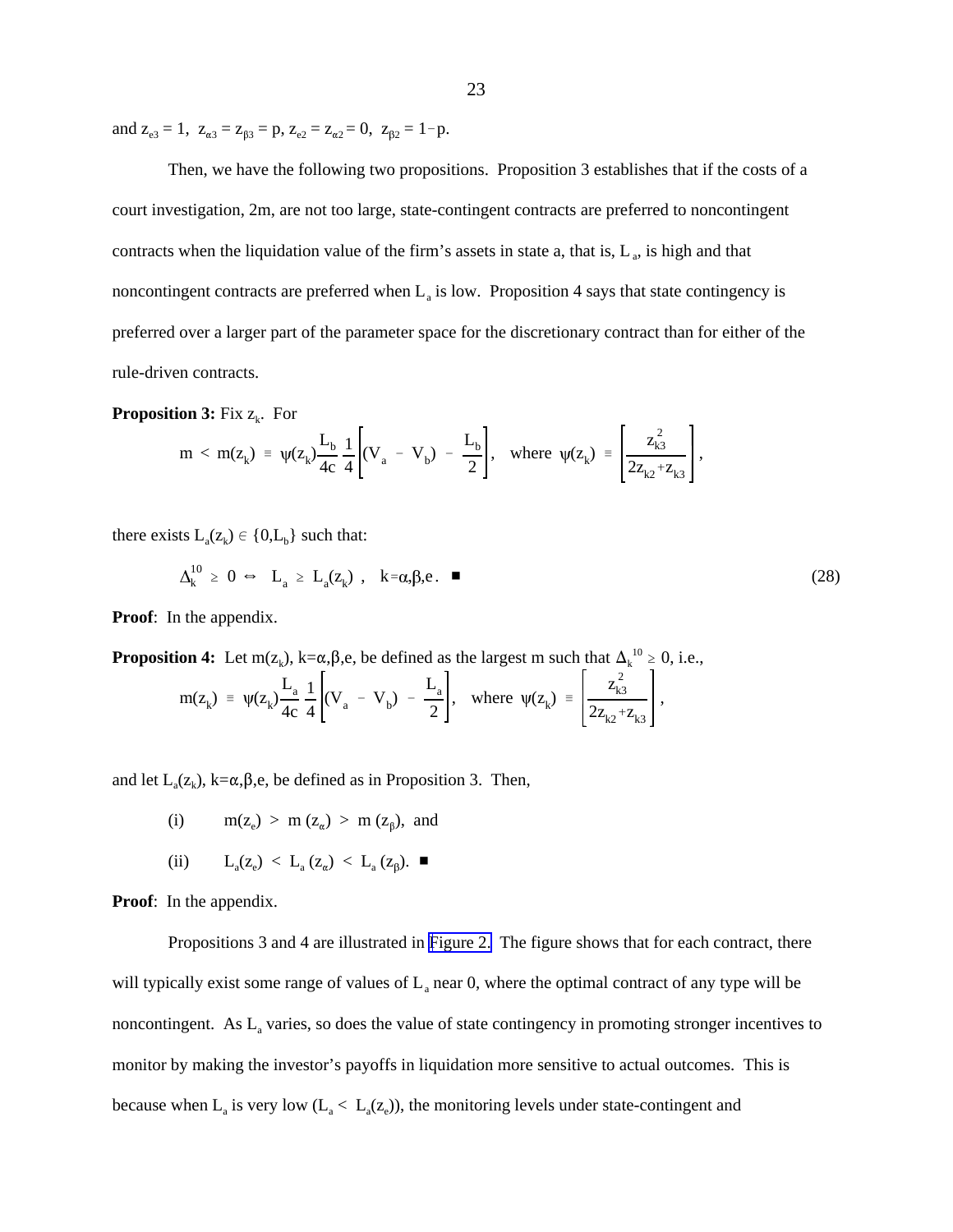noncontingent contracts are nearly equal—see expressions  $(18)$  and  $(23)$ —and it is unlikely that the efficiency gains from higher monitoring will outweigh the court costs. Similarly, when  $L_a$  is high ( $L_a$ )  $L<sub>a</sub>(z<sub>a</sub>)$ ), state-contingent contracts will typically dominate. This is because monitoring approaches zero under the noncontingent contract as the investor's liquidation payoffs are nearly identical in states a and b—see expression (23). However, in an intermediate range,  $(L \in [L_a(z), L_a(z))]$  the optimal fully discretionary contract is state contingent while the optimal rule-driven contract is noncontingent. The size of this intermediate range decreases with p. As shown in [Figure 2](#page-28-0)[,](#page-30-0) the fully discretionary contract is optimally state contingent for more values of  $L<sub>a</sub>$  than either of the two rule-driven contracts.

The intuition behind Proposition 4 is simple. The value of monitoring by the investor is greater when he has more discretion; rule-driven contracts permit less discretion, so monitoring is less important. Since the benefit of state-contingent liquidation payments is to increase monitoring by the investor, fully discretionary contracts are more likely to be more profitable if they include costly state contingency. Since rule-driven contracts allow discretion only with probability p, avoiding the costs of state contingency is more likely to be profitable.

#### **5.2 Equitable subordination as an efficient contracting scheme**

We view Proposition 4 as our main support for the doctrine of equitable subordination as an efficient contracting scheme. Consider the diagonally hatched region in [Figure 2,](#page-28-0) where the optimal discretionary contract is state contingent and the optimal rule-driven contract is noncontingent. In this region, when the contracting agents make their contractual choice, they also elect a legal rule governing the investor's fiduciary responsibilities. The court is a mechanism for enforcing state-contingent liquidation payments, but only if the investor holds a discretionary contract, that is, only if the investor is in control in the eyes of the court. In this case, when the court's investigation concludes that the investor's actions reduced firm value to the benefit of the investor alone, the investor's claim is subordinated.

But a costly investigation to determine whether the investor's claim should be subordinated is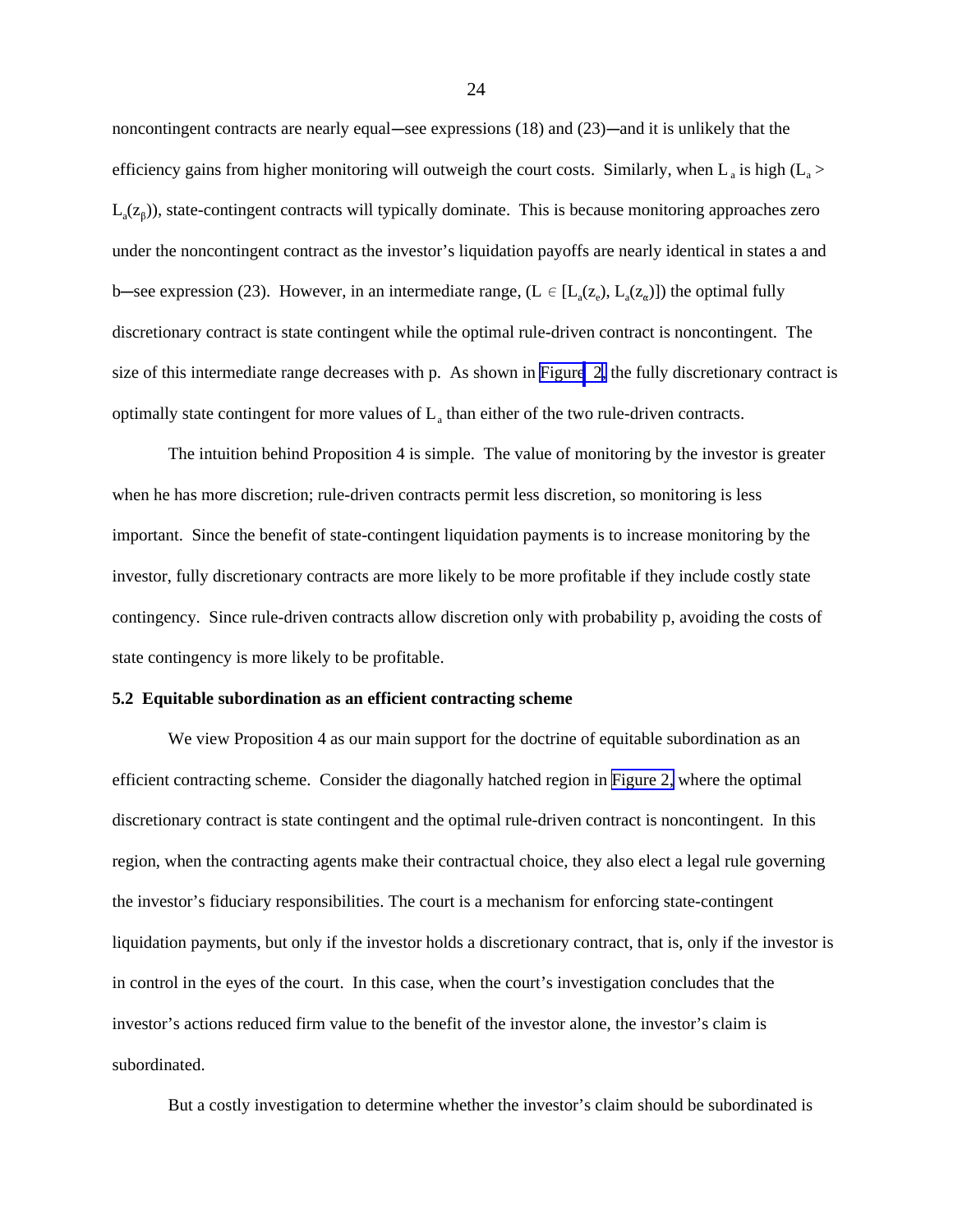<span id="page-27-0"></span>efficient only when the powerful investor has substantial discretion under the optimal contract and when the costs of the court's investigation are sufficiently low. In the intermediate region, the court also acts as a mechanism that enforces the investor's priority in bankruptcy under all circumstances, as long as the investor holds a rule-driven contract. This contract effectively precommits all agents to operate within a legal regime that permits the investor to take any action without penalty. When investigation costs are high and when the benefits of discretionary decision-making are relatively low, the investor will have a priority claim, and the priority of this claim can't be challenged by other claimants.

While the extra costs of more extensive court investigations are not a negligible matter, we view these court costs as a stand-in for a broader class of influence costs that arise when claimants are permitted to challenge the validity of existing contracts whenever they are harmed. If we take a more expansive view of what we have modeled as court costs, the benefits of using courts instead of direct contracts among multiple claimants become clearer. Think of potential claims for subordination as coming from a whole range of suppliers of products and funds. The rule-driven contract of our model is a mechanism that permits the firm to *commit* to a system of bilateral contracts that grants the influential investor protection against future claims for subordination. That is, we can think of the contract between the firm and its investor as a means of enforcing commitments between the firm and its many other claimants.<sup>29</sup>

#### **6. Conclusion and Directions for Further Work**

In this paper we explore the economic rationale for *equitable subordination*, a legal doctrine that permits a firm's claimants to petition the bankruptcy court to subordinate an informed investor's financial claim. We adopt the security design approach and ask whether equitable subordination might arise as part of an optimal contracting scheme, taking the view that the bankruptcy process itself is part of the security design problem. In our stylized model with a single powerful investor with substantial

25

<sup>&</sup>lt;sup>29</sup>See Fischel (1989) and Koh (1998) for opposing views of the economic costs and benefits of insisting on the primacy of written contracts in bankruptcy proceedings.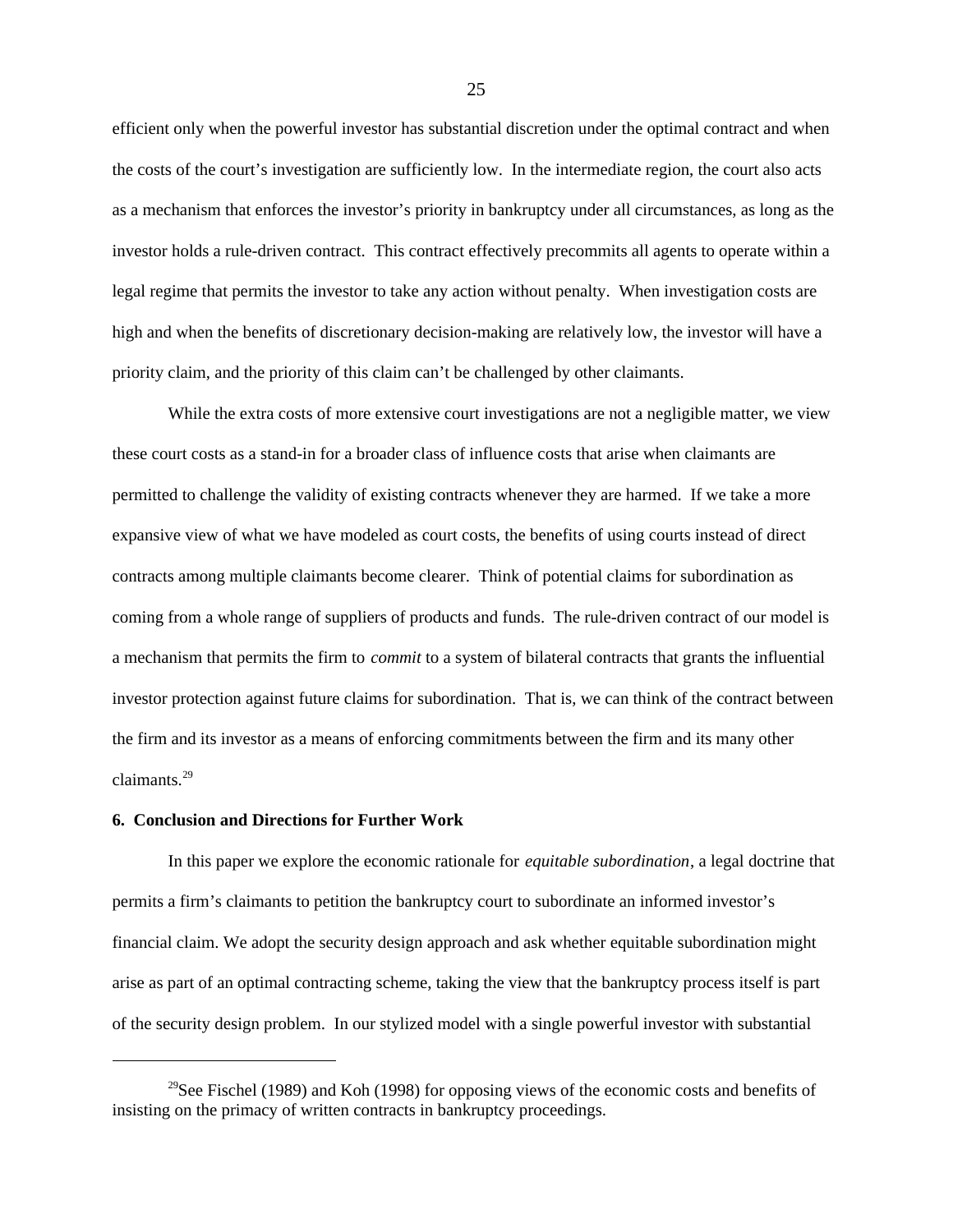<span id="page-28-0"></span>influence over the firm, an optimally designed claim will include features that resemble equitable subordination.

Equitable subordination permits the firm to choose between different legal rules governing the dominant investor's fiduciary responsibilities along with the form of the investor's claim. When monitoring is very valuable and flexibility is very important compared to the costs of permitting other claimants to challenge the priority of the dominant investor's claim, and when contracts are necessarily coarse, dominant investors will have open-ended rights of intervention and will bear fiduciary responsibilities. When monitoring and flexibility are less valuable, when contracts are relatively precise, and when the costs of allowing claimants to challenge existing contracts are large, dominant investors will be constrained by explicit rules and will receive a safe harbor against challenges to their priority.

One limitation of our model is that it cannot account for influential investors who hold pure equity claims, since our investor with a fully discretionary contract has a priority claim as long as the courts do not find a breach of fiduciary responsibilities. This feature may be related to a second limitation of our model—that it abstracts completely from the interesting issue of contested control among distinct insider groups. This issue has been emphasized in much of the recent literature, for example, articles by Aghion and Bolton (1992), Aghion and Tirole (1997), and Burkart, Gromb, and Panunzi (1997). A more complete model would consider both the optimal assignment of control between insider groups and the management of conflicts among claimants.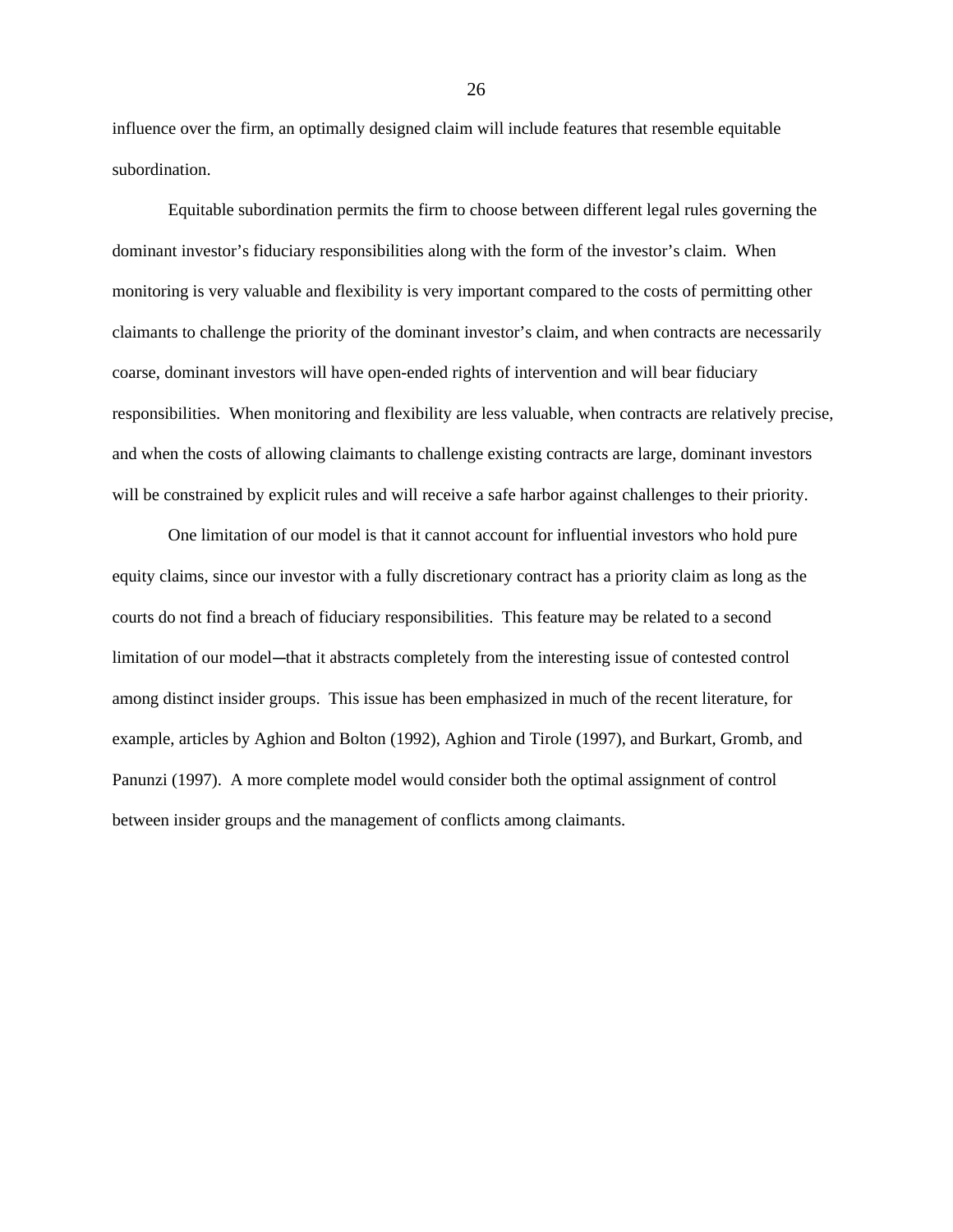#### <span id="page-29-0"></span>**Figure 1. Timing**

Investor provides funds  $= $1$ .

Investor and claimholder sign contract. There are six possible choices: state-contingent rule-driven  $d = \alpha$ contract; state-contingent rule-driven  $d = \beta$  contract; noncontingent rule-driven  $d = \alpha$  contract; noncontingent rule-driven  $d = \beta$  contract; state-contingent fully discretionary contract; noncontingent fully discretionary contract.

Investor decides whether to pay and receive an indicator  $i \in \{a', b'\}$  about the underlying state of the economy.

Investor chooses his action: to continue the project,  $d = \alpha$ ; or to abandon the project,  $d = \beta$ .

If the investor chooses d= $\alpha$ , then the firm's expected value is V<sub>s</sub> in state s $\in$ (a,b).

If the investor chooses d= $\beta$ , then the firm's expected value is L<sub>s</sub> in state s $\in$ (a,b).

The state of the world is revealed.

Court determines state of the world if investor chose to abandon and contract was state contingent. [Return to page 8](#page-10-0)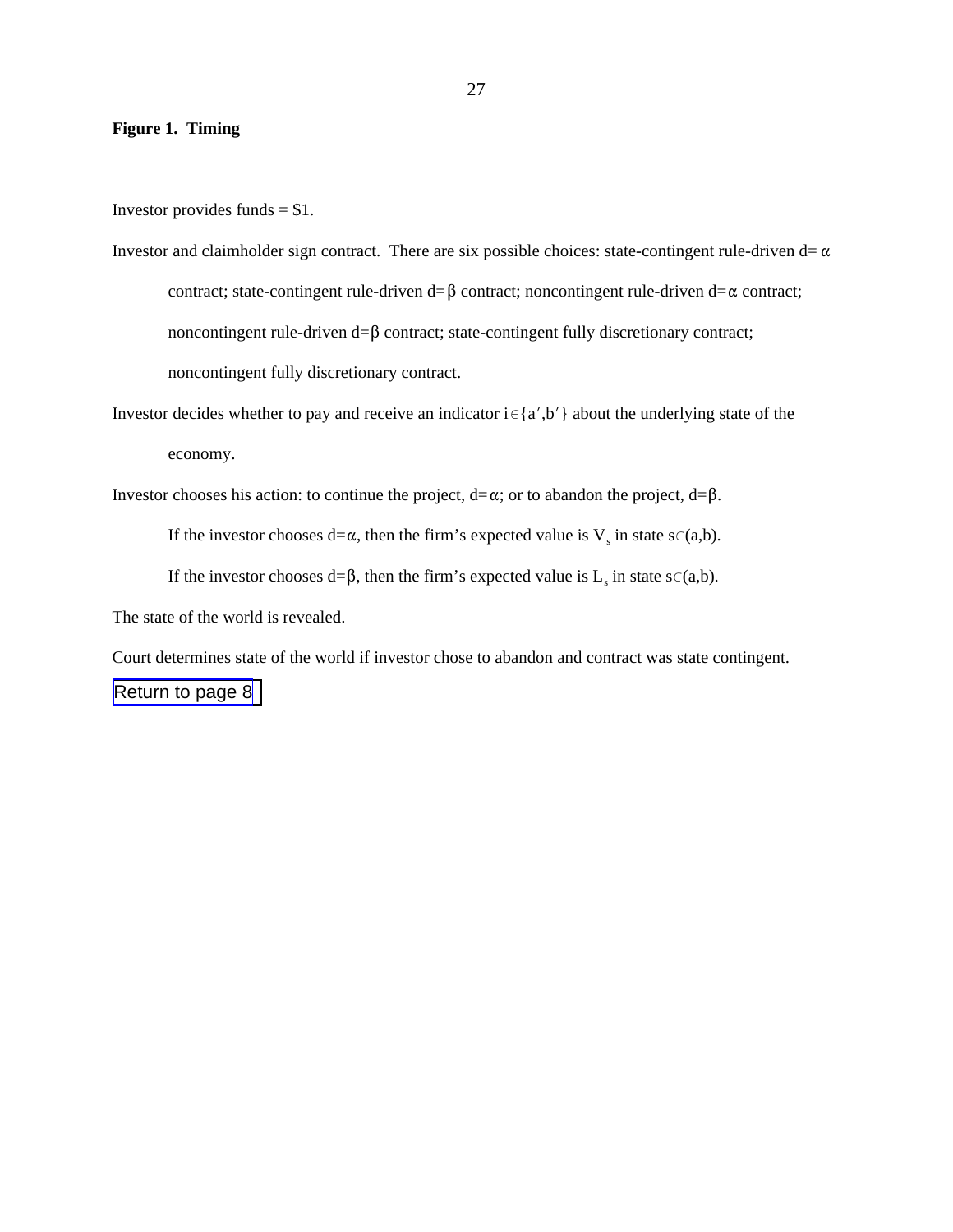<span id="page-30-0"></span>**Figure 2. Regions of the parameter space where fully discretionary contract and rule-driven contracts are state contingent and noncontingent**



[Return to page 25](#page-25-0)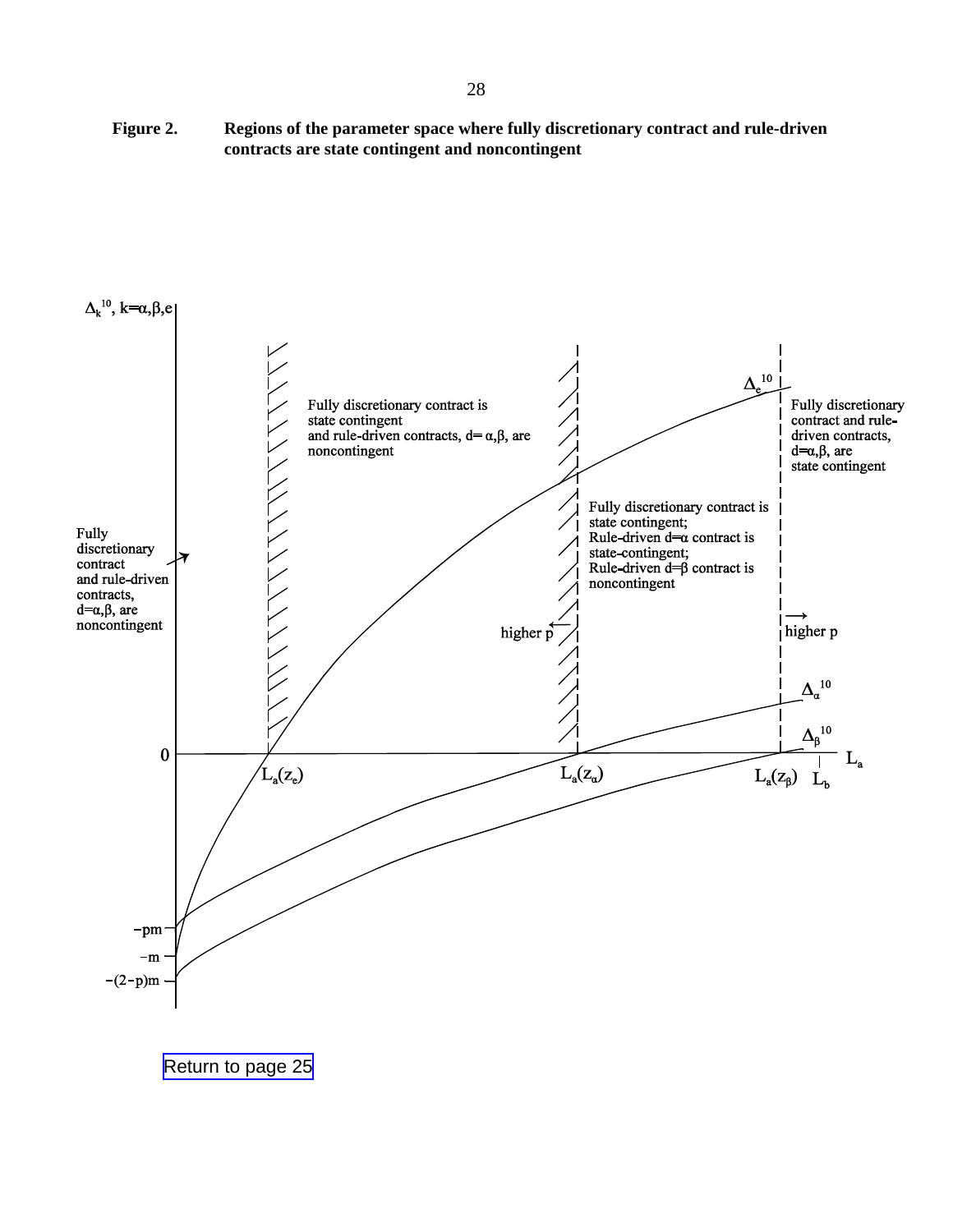#### **Appendix.**

#### **Proof of Proposition 3**

See Figure 2. Simplifying equation (25) in the text yields:

$$
\Delta_{k}^{10} = \frac{1}{4} z_{k3} [q_{1}(z_{k}) - q_{0}(z_{k})] [(V_{a} - L_{a}) + (L_{b} - V_{b})] - \left( \frac{cq_{1}(z_{k})^{2}}{2} - \frac{cq_{0}(z_{k})^{2}}{2} \right) - (2z_{k2} + z_{k3}) m
$$
  

$$
= [q_{1}(z_{k}) - q_{0}(z_{k})] \left[ \frac{1}{4} z_{k3} [(V_{a} - L_{a}) + (L_{b} - V_{b})] - \frac{c}{2} [q_{1}(z_{k}) + q_{0}(z_{k})] \right] - (2z_{k2} + z_{k3}) m, (A1)
$$

where  $z_{\beta 2} = p$ ,  $z_{e2} = 0$ ,  $z_{\alpha 2} = 0$ ;  $z_{e3} = 1$ ,  $z_{k3} = p < 1$ ,  $k = \alpha, \beta$ . Using equations (18) and (23),  $q_1(z_k) = z_{k3}$  $L_b/4c$  and  $q_0(z_k) = z_{k3}(L_b-L_a)/4c$ . Substituting these into equation (A1) and simplifying yields:

$$
\Delta_{k}^{10} = z_{k3}^2 \frac{L_a}{4c} \frac{1}{4} \left[ (V_a - V_b) - \frac{L_a}{2} \right] - (2z_{k2} + z_{k3}) m. \tag{A2}
$$

By Assumption 6, that is, whenever the optimal level of monitoring under the fully discretionary contract is less than first best, the term in square brackets in equation (A2) is positive. Now,

$$
\frac{d\Delta_k^{10}}{dL_a} = z_{k3}^2 \frac{1}{16c} \left( V_a - V_b - L_a \right) > 0
$$
 by Assumption 6,

and  $L_a \in \{0, L_b\}$  by Assumption 5. Thus, for any  $m < \psi(z_{k3}) \frac{b}{4a} \frac{1}{4} \left| (V_a - V_b) - \frac{b}{2} \right|$ , there exists a  $L_{\rm b}$ 4c  $\frac{1}{4}$  (V<sub>a</sub> - V<sub>b</sub>) -  $\frac{L_{b}}{2}$ ,  $L_a(z_k) \in \{0, L_b\}$  such that  $\Delta_k^{10} \ge 0 \Leftrightarrow L_a \ge L_a(z_k)$ . QED

#### **Proof of Proposition 4**

(i) Fix L<sub>a</sub>.  
\n
$$
m(z_{k}) = \psi(z_{k}) \frac{L_{a}}{4c} \frac{1}{4} \left[ (V_{a} - V_{b}) - \frac{L_{a}}{2} \right], \text{ where } \psi(z_{k}) = \left[ \frac{z_{k3}^{2}}{2z_{k2} + z_{k3}} \right].
$$
\nThus, 
$$
m(z_{e}) = \frac{L_{a}}{4c} \frac{1}{4} \left[ (V_{a} - V_{b}) - \frac{L_{a}}{2} \right],
$$
\n(A3)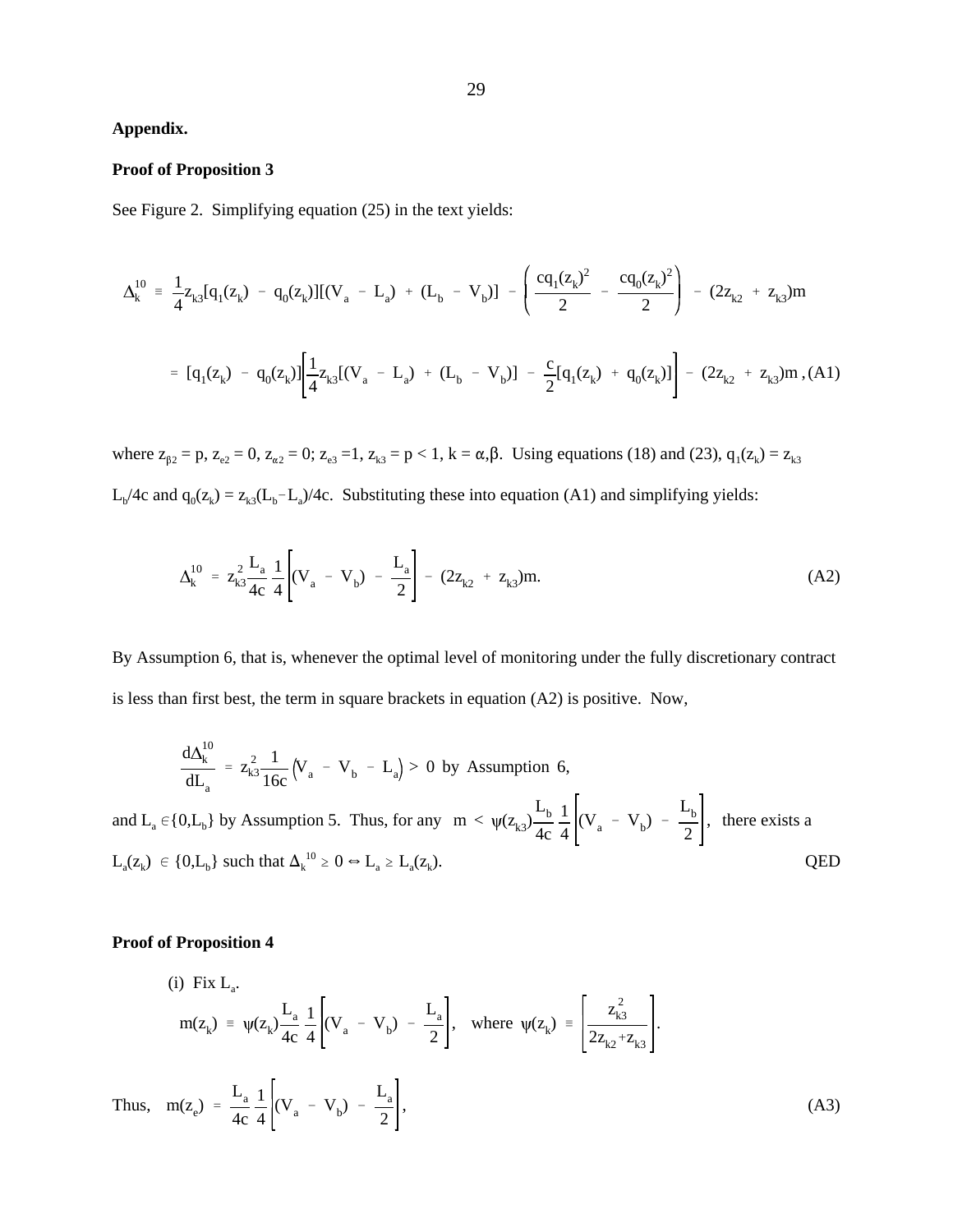$$
m(z_{\alpha}) = p \frac{L_a}{4c} \frac{1}{4} \left[ (V_a - V_b) - \frac{L_a}{2} \right],
$$
\n(A4)  
\n
$$
m(z_{\beta}) = \frac{p^2}{2-p} \frac{L_a}{4c} \frac{1}{4} \left[ (V_a - V_b) - \frac{L_a}{2} \right].
$$

Therefore,  $m(z_e) > m(z_\alpha) > m(z_\beta)$ , since  $0 < p < 1$ .

(ii) Fix m < m( $z_{\beta}$ ). Define L<sub>a</sub>( $z_{k}$ ) as the smallest L<sub>a</sub> such that  $\Delta_{k}^{10} > 0$ . Then, by equation (A2),  $L_a(z_k)$  is defined implicitly by

$$
\frac{L_a(z_k)}{4c} \frac{1}{4} \left[ (V_a - V_b) - \frac{L_a(z_k)}{2} \right] = \frac{m}{\psi(z_k)} \text{ where } \psi(z_k) = \frac{z_{k3}^2}{2z_{k2} + z_{k3}}.
$$
 (A6)

The right-hand side of (A6),  $m/\psi(z_k)$ , equals m for k=e, equals m/p for k= $\alpha$ , and equals (2-p)m/p<sup>2</sup> when k= $\beta$ . Therefore, m/ $\psi(z_e) < m/\psi(z_\alpha) < m/\psi(z_g)$ , since  $0 < p < 1$ .

The derivative of the left-hand side of (A6) with respect to  $L_a$  is

$$
\frac{1}{16c}\left[V_a - V_b - L_a(z_k)\right] > 0 \text{ by Assumption 6.}
$$
 (A7)

So the left-hand side of  $(A6)$  is increasing in  $L_a$ .

Thus, 
$$
L_a(z_e) < L_a(z_a) < L_a(z_\beta)
$$
. \nQED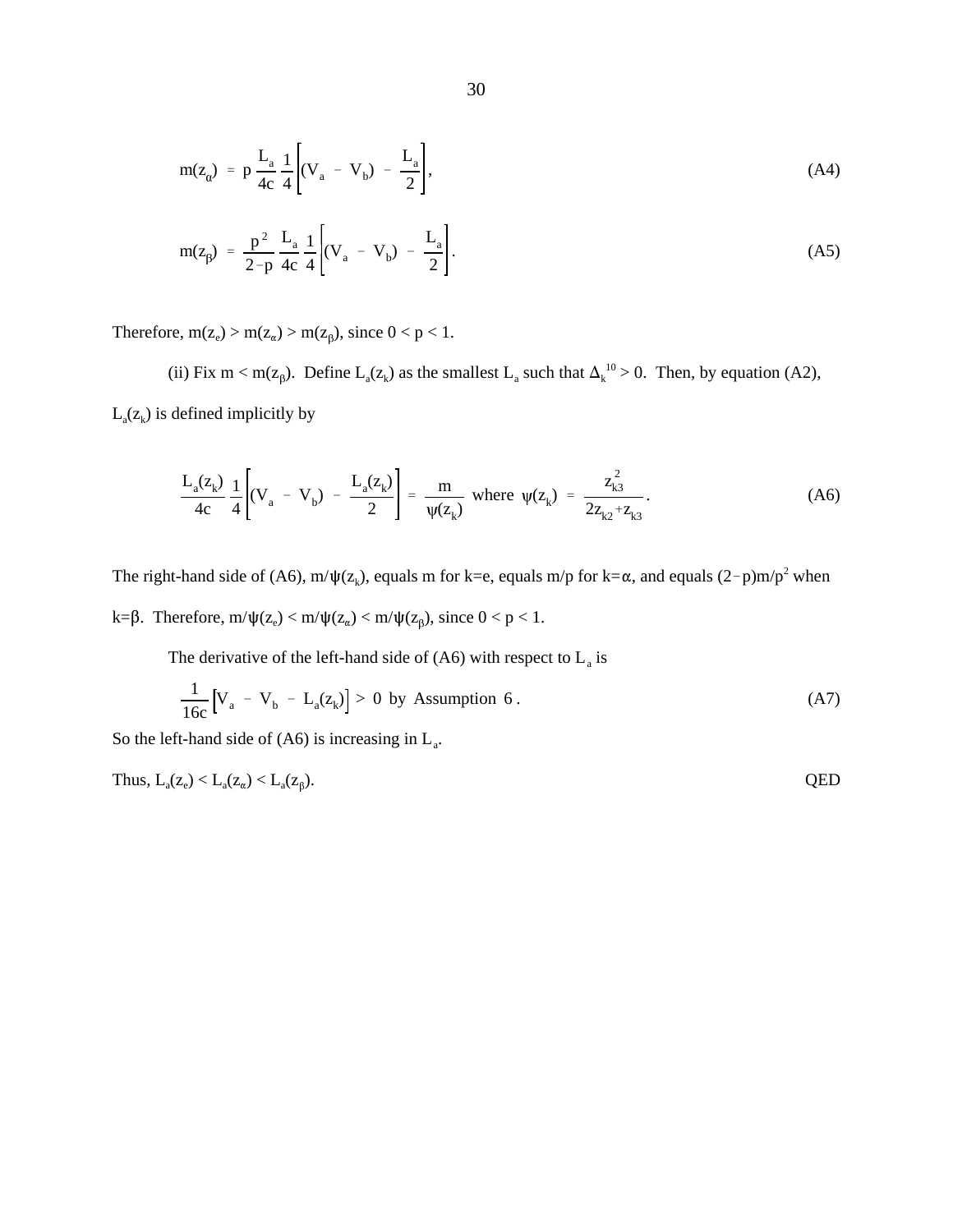#### **References**

Admati, A., and P. Pfleiderer, "Robust Financial Contracting and the Role of Venture Capitalists," *Journal of Finance*, 49 (1994), pp. 371-402.

Aghion, P, and P. Bolton, "An 'Incomplete Contracts' Approach to Financial Contracting," *Review of Economic Studies*, 59 (1992), pp. 473-494.

Aghion, P., and J. Tirole, "Formal and Real Authority in Organizations," *Journal of Political Economy*, 105 (1997), pp. 1-27.

Allen, F. and D. Gale, *Comparing Financial Systems*, MIT Press: Cambridge, MA, 2000.

Allen, F. and A. Winton, "Corporate Financial Structure, Incentives, and Optimal Contracting," in *Handbooks in Operations Research and Management Science*, R. Jarrow, V. Maksimovic, and W.T. Ziemba (eds.), North Holland, N.Y. (1995).

Bauch, F.L., "Managing Problem Loans to Avoid Lender Liability," *Journal of Commercial Bank Lending* (January 1987), pp. 25-31.

Berglof, E., and E.L. von Thadden, "Short-term Versus Long-term Interests: Capital Structure With Multiple Investors," *Quarterly Journal of Economics*, 109 (November 1994), pp.1055-1084.

Berkovitch, E., and R. Israel, "Optimal Bankruptcy Laws Across Different Economic Systems," *Review of Financial Studies*, 12 (Summer 1999) pp. 347-378.

Berkovitch., E., R. Israel, and J. F. Zender, "The Design of Bankruptcy Law: A Case for Management Bias in Bankruptcy Reorganizations," *Journal of Financial and Quantitative Analysis*, 33 (December 1998), pp. 441-464.

Berlin, M, and L.J. Mester, "Debt Covenants and Renegotiation," *Journal of Financial Intermediation*, 2 (June 1992), pp. 95-133.

Berlin, M., K. John, and A. Saunders, "Bank Equity Stakes in Borrowing Firms and Financial Distress," *Review of Financial Studies*, 9 (Fall 1996), pp. 889-919.

Burkart, M., D. Gromb, and F. Panunzi, "Large Shareholders, Monitoring, and the Value of the Firm," *Quarterly Journal of Economics*, 112 (1997), pp. 693-792.

Chaitman, H.D., "The Equitable Subordination of Bank Claims," *The Business Lawyer*, 39 (August 1984), pp. 1561-1572.

Cornelli, F., and L. Felli, "Revenue Efficiency and Change of Control: The Case of Bankruptcy," FMG Discussion Paper No. 300, London School of Economics (July 1998).

DeNatale, A., and P. Abram, "The Doctrine of Equitable Subordination as Applied to Nonmanagement Creditors," *The Business Lawyer*, 40 (February 1985), pp. 417-448.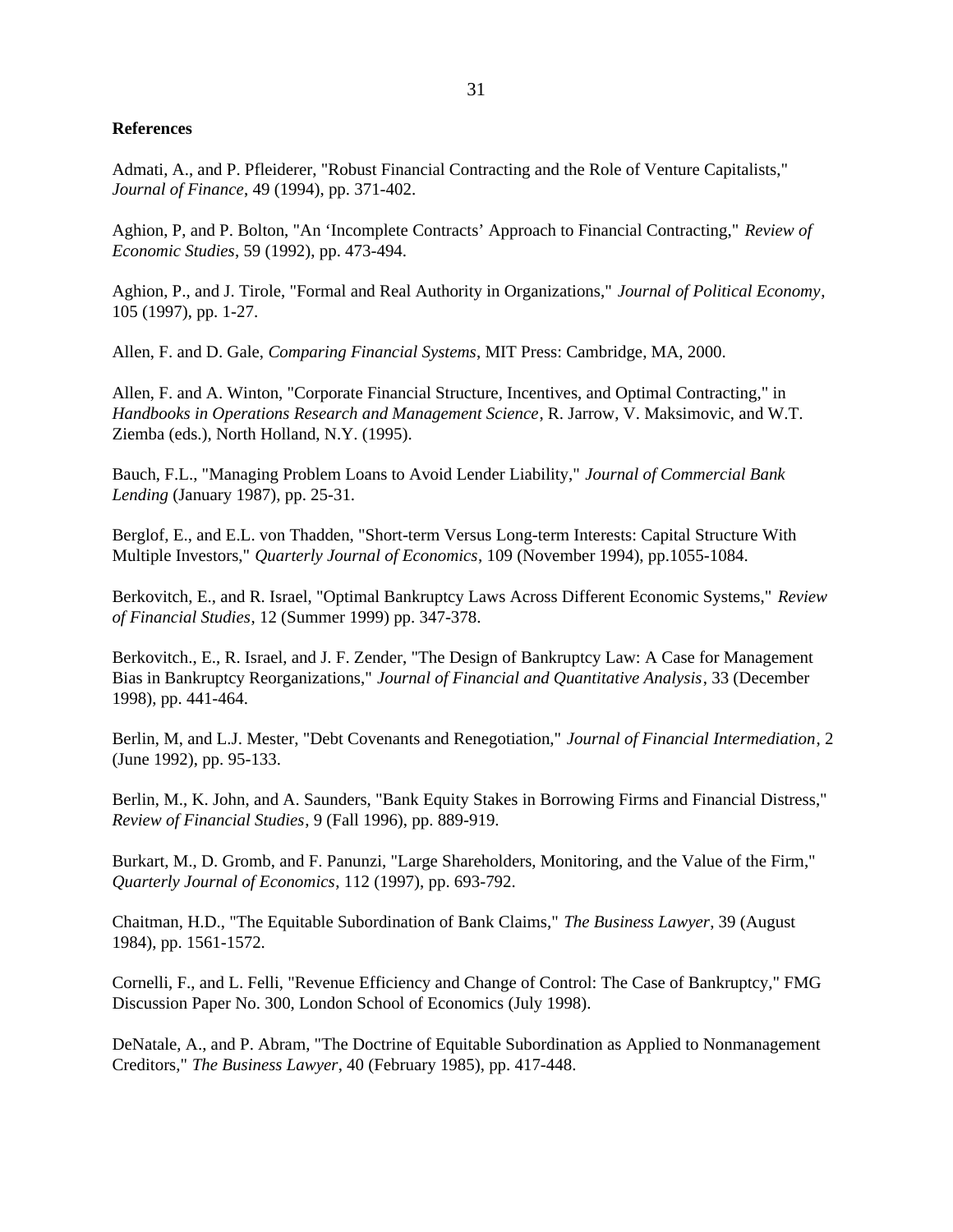Dewatripont, M., and J. Tirole, "A Theory of Debt and Equity: Diversity of Securities and Manager-Shareholder Congruence," *Quarterly Journal of Economics,* 109 (November 1994), pp. 1085-1124.

Dickens, J.W., "Equitable Subordination and Analogous Theories of Lender Liability: Toward a New Model of 'Control,'" *Texas Law Review*, 65 (March 1987), pp. 801-857.

Fischel, D.R., "The Economics of Lender Liability," *The Yale Law Journal*, 99 (1989), pp. 131-154.

French, T.A., "The Rise and Fall of the Doctrine of Equitable Subordination as Applied to Nonmanagement Creditors," *Journal of Bankruptcy Law and Practice*, 4 (March/April 1995), pp. 257- 290.

Goetz, C.E., and R.E. Scott, "The Limits of Expanded Choice: An Analysis of the Interactions Between Express and Implied Contract Terms," *California Law Review*, 73 (March 1985), pp. 261-322.

Harris, M., and A. Raviv, "The Role of Games in Security Design," *Review of Financial Studies*, 9 (Summer 1995), pp. 327-368.

Hart, O., and J. Moore, "Debt and Seniority: An Analysis of the Role of Hard Claims in Constraining Managers," *American Economic Review*, 85 (1995), pp. 567-585.

James, C., "When Do Banks Take Equity? An Analysis of Bank Loan Restructurings and the Role of Public Debt,"*Review of Financial Studies*, 8 (1995), pp. 1209-1234.

Johnson, D.L., and T.J. Gaffney, "Lender Liability: Perspectives on Risk and Prevention," *Banking Law Journal* (1990), pp. 325-347.

Kalay, A, and J. Zender, "Bankruptcy, Warrants, and State Contingent Changes in the Ownership of Control," *Journal of Financial Intermediation*, 6 (October 1997), pp. 347-379.

Karg, S.A., "A Bankruptcy Trap for the Unwary Creditor: Equitable Subordination Resulting from Excess Creditor Control," *Seton Hall Legislative Journal*, 15 (1991), pp. 434-352.

Koh, J.L., "Note: Equity Unbound: A Meaningful Test for Equitable Subordination," *Yale Law & Policy Review*, 16 (1998), pp. 467-498.

Kroszner, R.S., and P.E. Strahan, "Bankers on Boards of Directors: Monitoring, Conflicts of Interest, and Lender Liability," Working Paper, University of Chicago (December 1999).

La Porta, R., F. Lopez-De-Silanes, and A. Shleifer, "Corporate Ownership Around the World," *Journal of Finance*, 54 (April 1999), pp. 461-517.

Long, L.J., "Automatic Subordination as Incentive for Insider Creditors' Prudential Investing," *The Journal of Law and Commerce*, 13 (1993), pp. 97-142.

Roe, M. J, *Strong Managers, Weak Owner:, The Political Roots of American Corporate Finance*, Princeton University Press (1994).

Shleifer, A., and R. Vishny, "A Survey of Corporate Governance," *Journal of Finance*, 52 (June 1997), pp. 737-783.